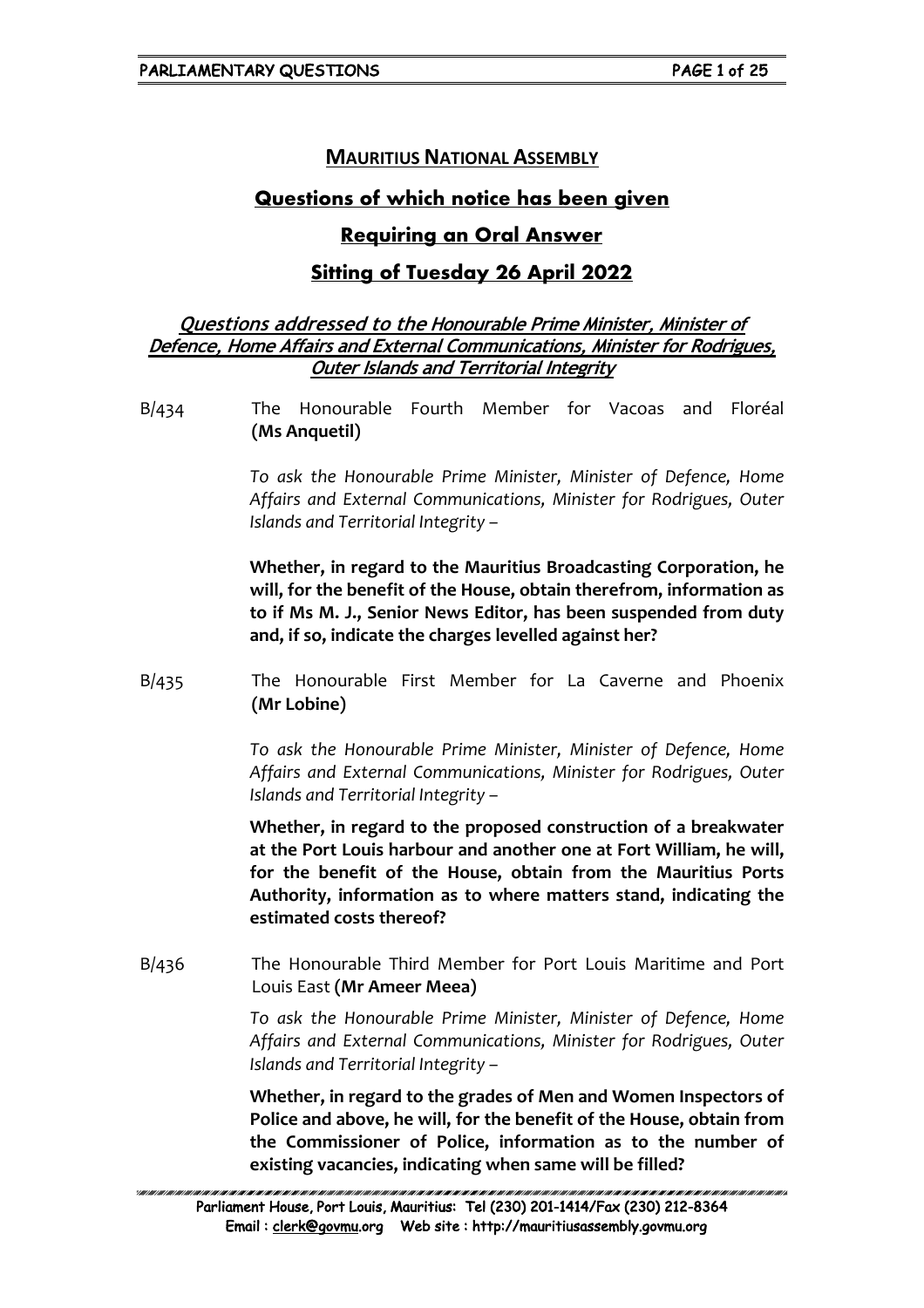B/437 The Honourable Second Member for Grand' Baie and Poudre d'Or **(Dr Gungapersad)**

> *To ask the Honourable Prime Minister, Minister of Defence, Home Affairs and External Communications, Minister for Rodrigues, Outer Islands and Territorial Integrity –*

> **Whether, in regard to the reported cases for breach of regulations made under Quarantine Act at the Citizen Advice Bureau of Plaine Magnien on 06 April 2022 during a meeting attended by two Honourable Ministers, another Member of the Parliament, several public officials and members of the press, he will, for the benefit of the House, obtain from the Commissioner of Police, information as to where matters stand as to the inquiries initiated thereinto?**

B/438 The Honourable First Member for Port Louis South and Port Louis Central **(Mr Osman Mahomed)**

> *To ask the Honourable Prime Minister, Minister of Defence, Home Affairs and External Communications, Minister for Rodrigues, Outer Islands and Territorial Integrity –*

> **Whether, in regard to the Disciplined Forces Service Commission, he will, for the benefit of the House, obtain information as to the names of the Chairperson and of the members of the Board thereof, indicating in each case, the qualifications and experience held?**

B/439 The Honourable First Member for Beau Bassin and Petite Rivière **(Mr Bhagwan)**

> *To ask the Honourable Prime Minister, Minister of Defence, Home Affairs and External Communications, Minister for Rodrigues, Outer Islands and Territorial Integrity –*

> **Whether, in regard to Mr P. M., Senior Advisor attached to his Office, he will state, since October 2021 to date, the number of Boards of public bodies and/or State-owned companies on which he is serving, indicating in each case the (a) nomination date and (b) monthly remuneration drawn?**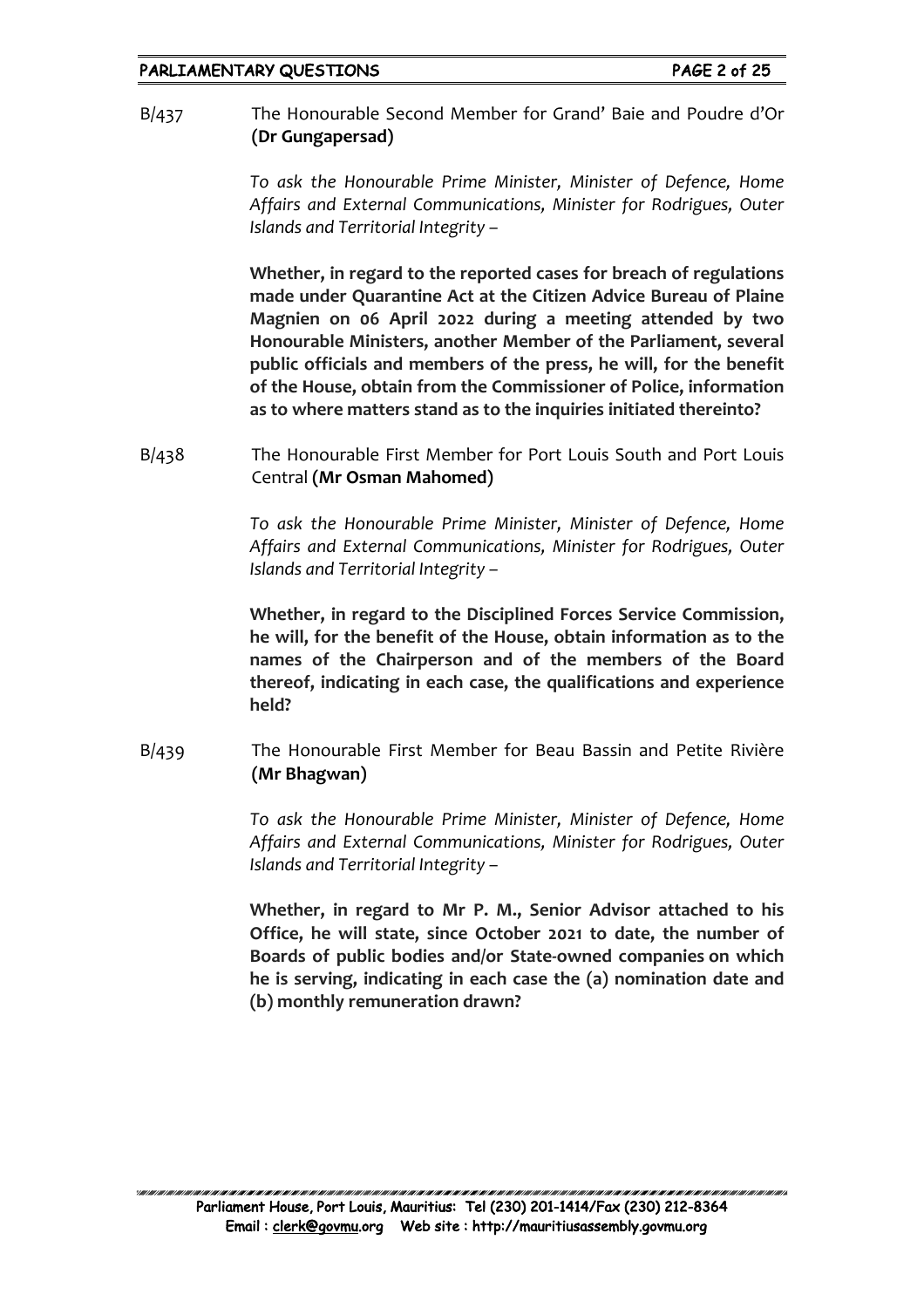B/440 The Honourable First Member for Beau Bassin and Petite Rivière **(Mr Bhagwan)**

> *To ask the Honourable Prime Minister, Minister of Defence, Home Affairs and External Communications, Minister for Rodrigues, Outer Islands and Territorial Integrity –*

> **Whether, in regard to Mr P. M., he will, for the benefit of the House, obtain from Airports of Mauritius Ltd., information as to the (a) date of appointment thereof as Chairperson of the board thereof and (b) terms and conditions of appointment, including, the monthly remuneration drawn and, if he is entitled to an official car, indicating the type, date of purchase and total cost thereof?**

B/441 The Honourable Second Member for La Caverne and Phoenix **(Mr Assirvaden)**

> *To ask the Honourable Prime Minister, Minister of Defence, Home Affairs and External Communications, Minister for Rodrigues, Outer Islands and Territorial Integrity –*

> **Whether, in regard to the monthly television license fee of Rs 150, he will state if consideration will be given for proposed amendments to be brought to the Mauritius Broadcasting Corporation Act to provide for the payment thereof to be optional and payable only by subscribers of the television channels thereof and, if so, when and, if not, why not?**

B/442 The Honourable First Member for Vacoas and Floréal **(Ms Joanna Bérenger)**

> *To ask the Honourable Prime Minister, Minister of Defence, Home Affairs and External Communications, Minister for Rodrigues, Outer Islands and Territorial Integrity –*

> **Whether, he will state if he will consider the setting up of a Select Committee on Climate Change to address issues pertaining thereto?**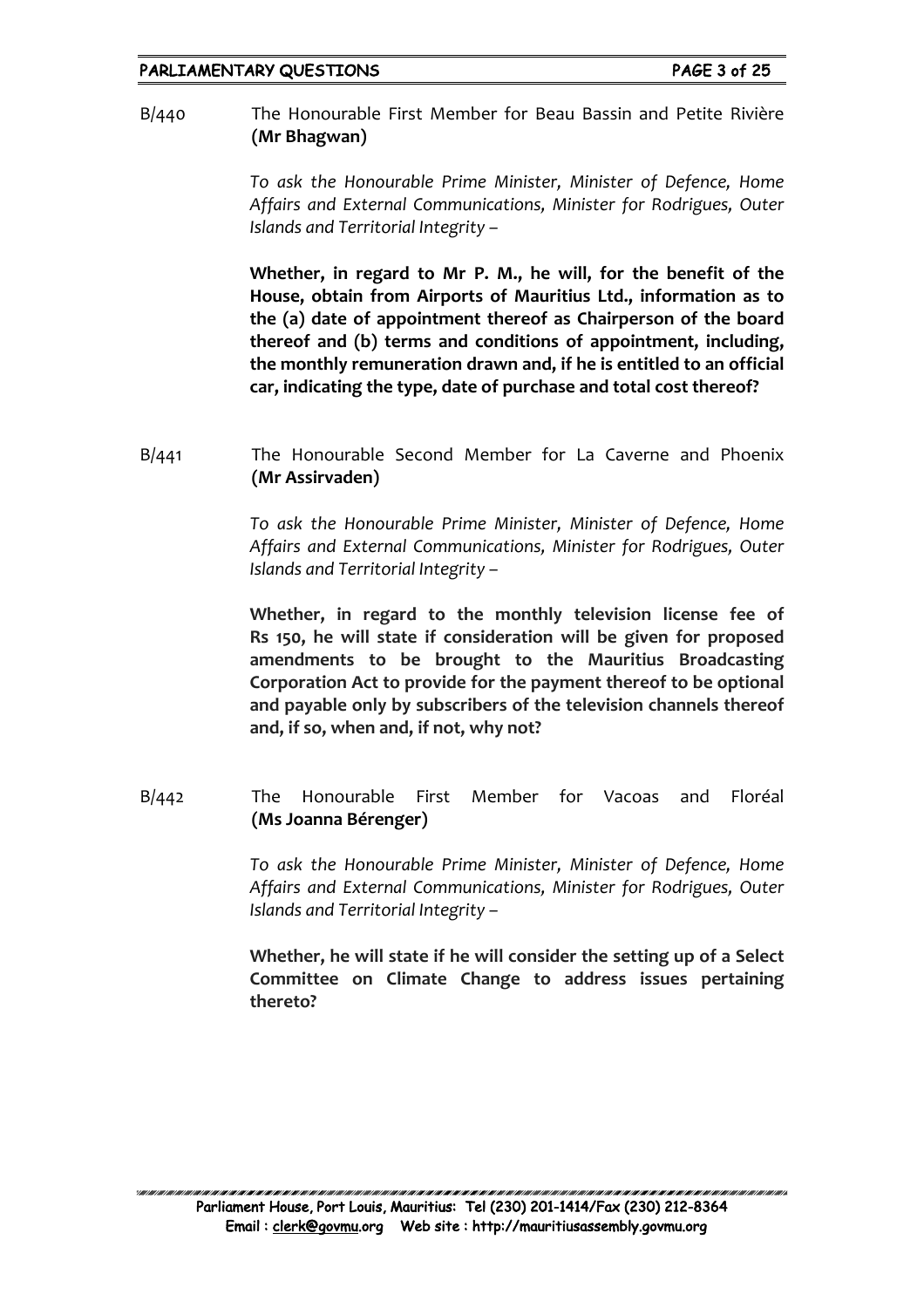B/443 The Honourable First Member for Beau Bassin and Petite Rivière **(Mr Bhagwan)**

> *To ask the Honourable Prime Minister, Minister of Defence, Home Affairs and External Communications, Minister for Rodrigues, Outer Islands and Territorial Integrity –*

> **Whether, in regard to the death of late Mr S. K. at Moka, he will for the benefit of the House, obtain from the Commissioner of Police, information as to where matters stand as to the inquiry carried out thereinto following the findings of the Magistrate of the District Court of Moka, indicating the number of statements recorded by the Central Crime Investigation Division, including if Mr Y. S. has been interrogated?**

B/444 The Honourable Third Member for Port Louis North and Montagne Longue **(Ms Tour)**

> *To ask the Honourable Prime Minister, Minister of Defence, Home Affairs and External Communications, Minister for Rodrigues, Outer Islands and Territorial Integrity –*

> **Whether, in regard to Vallée des Prêtres, he will, for the benefit of the House, obtain from the Commissioner of Police, information as to the safety and security measures being envisaged following the recent reported cases of theft and violence thereat?**

B/445 The Honourable Second Member for Port Louis North and Montagne Longue **(Mrs Luchmun Roy)**

> *To ask the Honourable Prime Minister, Minister of Defence, Home Affairs and External Communications, Minister for Rodrigues, Outer Islands and Territorial Integrity –*

> **Whether, in regard to the recent visit of the Mauritian delegation to the Chagos Archipelago, he will state (a) the findings of the recent scientific survey of Blenheim reef, indicating if same has been submitted to the Special Chamber of the International Tribunal for the Law of the Sea and (b) if there been any form of communication with the British Government in relation thereto?**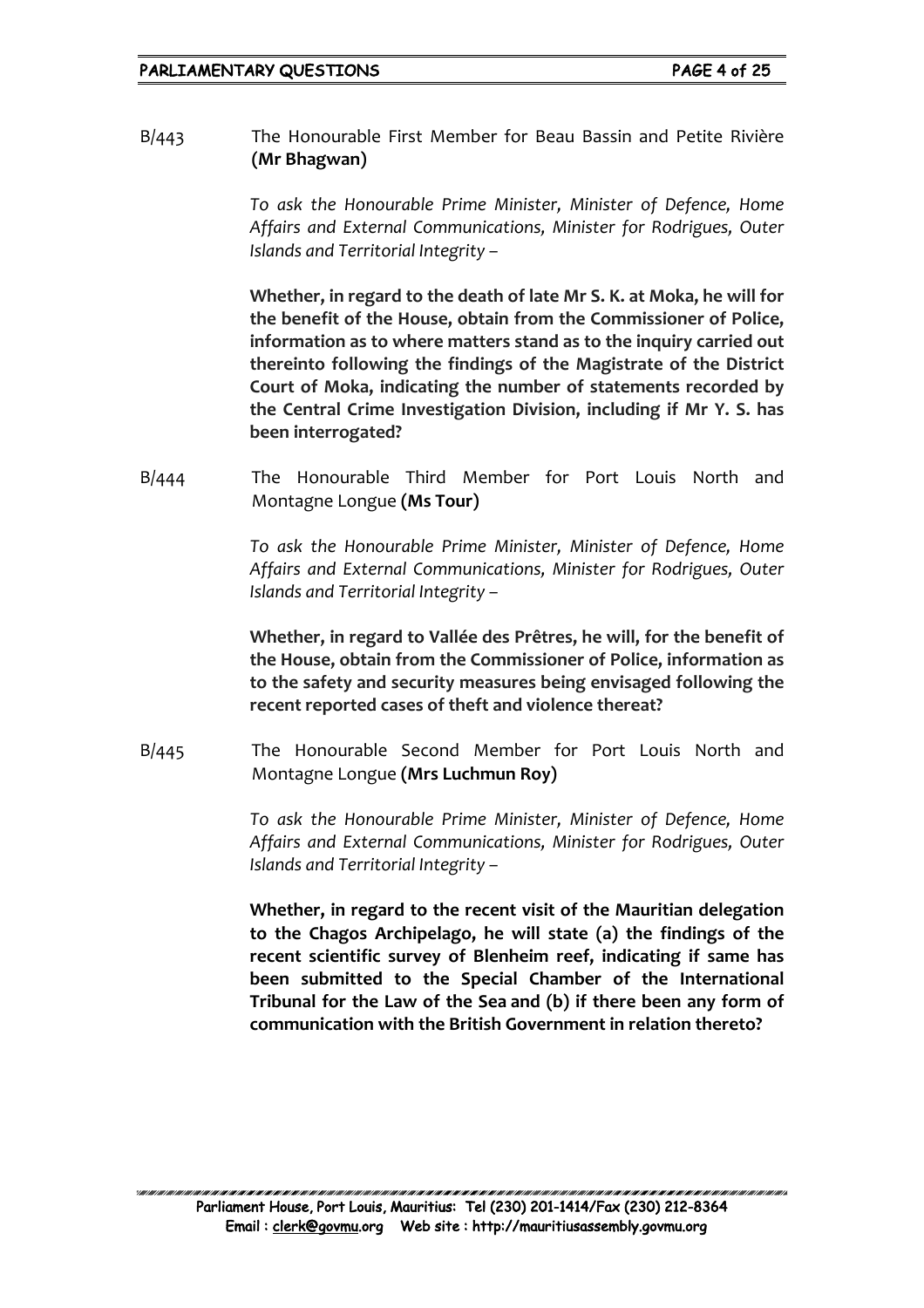B/446 The Honourable Third Member for Grand River North West and Port Louis West **(Mr Armance)**

> *To ask the Honourable Prime Minister, Minister of Defence, Home Affairs and External Communications, Minister for Rodrigues, Outer Islands and Territorial Integrity –*

> **Whether, in regard to the Mauritius Broadcasting Corporation, he will state if he has taken cognizance of the correspondences addressed to his Office by the ONG Affirmative Action on 20 January and 10 February 2022, respectively, and, if so, indicate the actions taken in relation thereto, if any?**

B/447 The Honourable Third Member for Port Louis Maritime and Port Louis East **(Mr Ameer Meea)**

> *To ask the Honourable Prime Minister, Minister of Defence, Home Affairs and External Communications, Minister for Rodrigues, Outer Islands and Territorial Integrity –*

> **Whether, in regard to the electoral reforms, he will state where matters stand as to the implementation thereof?**

B/448 The Honourable First Member for Port Louis South and Port Louis Central **(Mr Osman Mahomed)**

> *To ask the Honourable Prime Minister, Minister of Defence, Home Affairs and External Communications, Minister for Rodrigues, Outer Islands and Territorial Integrity –*

> **Whether, in regard to the Local Government Service Commission, he will, for the benefit of the House, obtain information as to the names of the Chairperson and of the members of the Board thereof, indicating in each case, the qualifications and experience held?**

B/449 The Honourable Second Member for Port Louis North and Montagne Longue **(Mrs Luchmun Roy)**

> *To ask the Honourable Prime Minister, Minister of Defence, Home Affairs and External Communications, Minister for Rodrigues, Outer Islands and Territorial Integrity –*

> **Whether, in regard to the National Assembly, he will state where matters stand as to the proposed electoral reforms to ensure proportional representation and guaranteeing better women representation thereat?**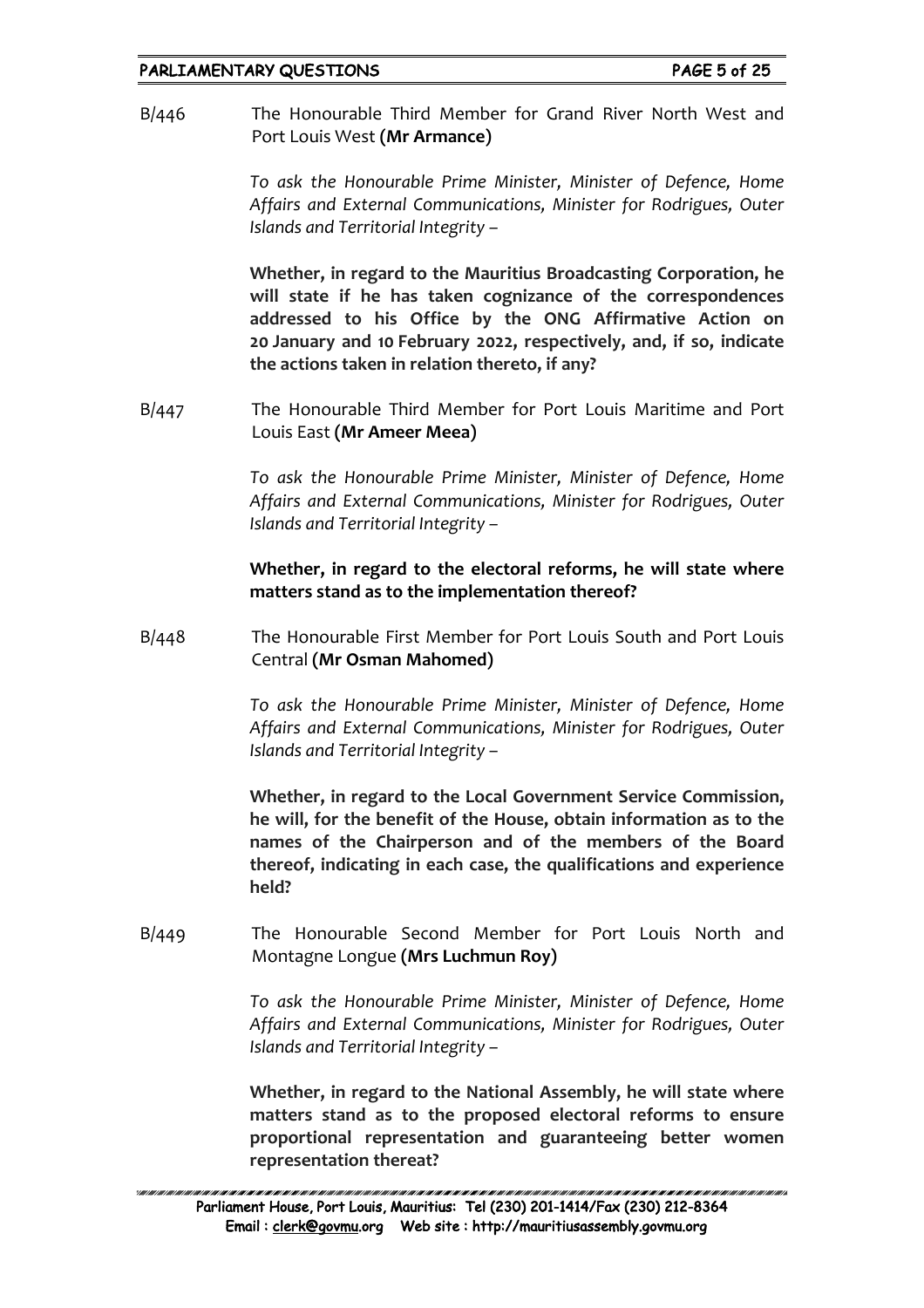B/450 The Honourable First Member for Mahebourg and Plaine Magnien **(Mr Ramful)**

> *To ask the Honourable Prime Minister, Minister of Defence, Home Affairs and External Communications, Minister for Rodrigues, Outer Islands and Territorial Integrity –*

> **Whether, in regard to electoral laws, he will state if he will consider appointing a consultative committee to look thereinto and make recommendations for the review of the (a) powers of the Electoral Commissioner and Electoral Supervisory Commission (b) manner in which (i) members and Chairperson of the Electoral Supervisory Commission are appointed and (ii) registration of electors are carried out and (c) guidelines of how the Electoral Boundary Commission should carry out its function?**

### **Questions addressed to Honourable Ministers, other than to the Honourable Prime Minister, Minister of Defence, Home Affairs and External Communications, Minister for Rodrigues, Outer Islands and Territorial Integrity**

B/451 The Honourable Second Member for Savanne and Black River **(Mrs Mayotte)**

*To ask Dr the Honourable Minister of Health and Wellness –*

**Whether, in regard to medical cannabis, he will state where matters stand as to the consideration for the use thereof in Mauritius?**

B/452 The Honourable Fourth Member for Vacoas and Floréal **(Ms Anquetil)**

> *To ask the Honourable Minister of Gender Equality and Family Welfare –*

> **Whether, in regard to the International Women Entrepreneurs Show mission in Dubai held in October 2021, she will state the (a) composition of the delegation of her Ministry which attended same and (b) outcome of the mission?**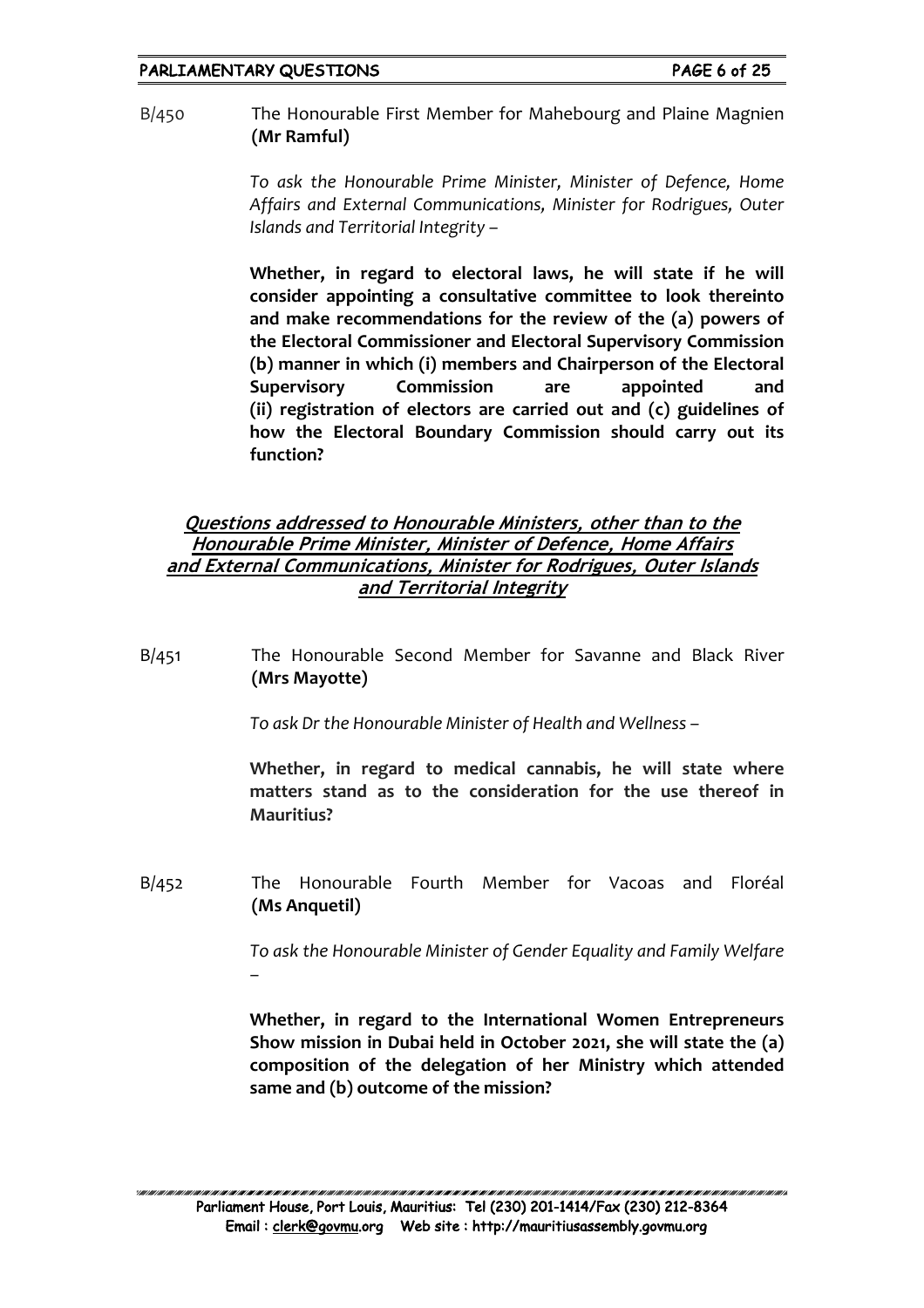B/453 The Honourable First Member for Vacoas and Floréal **(Ms Joanna Bérenger)**

> *To ask the Honourable the Attorney-General, Minister of Agro-Industry and Food Security –*

> **Whether, in regard to the Sir Seewoosagur Ramgoolam Botanic Garden, he will, for the benefit of the House, obtain from the Sir Seewoosagur Ramgoolam Botanic Garden Trust Board, information as to the (a) total yearly revenue and a breakdown of expenses incurred by the Board since 2015 to date, indicating the (i) revenue collected in terms of entry fee and (ii) estimated projected revenue in terms of entry fee payable by non-Mauritian citizens not holding a residence permit aged 5 and above and (c) measures being envisaged to improve the management and maintenance thereof?**

B/454 The Honourable Second Member for Grand' Baie and Poudre d'Or **(Dr Gungapersad)**

*To ask Dr the Honourable Minister of Health and Wellness –*

**Whether, in regard to expired medical items which had to be disposed of since January 2015 to date, he will give the list thereof, indicating the (a) quantity and cost thereof and (b) mode of disposal thereof?**

B/455 The Honourable First Member for Grand River North West and Port Louis West **(Mr David)**

> *To ask the Honourable Deputy Prime Minister, Minister of Housing and Land Use Planning, Minister of Tourism –*

> **Whether, in regard to noise pollution caused by night activities of Docks Lounge located near the Caudan Waterfront, he will, for the benefit of the House, obtain from the Tourism Authority, information as to (a) the number of complaints received from inhabitants living in the vicinity thereof and (b) if the licence of the Docks Lounge has been suspended and, if so, since when and the duration thereof and, if not, why not?**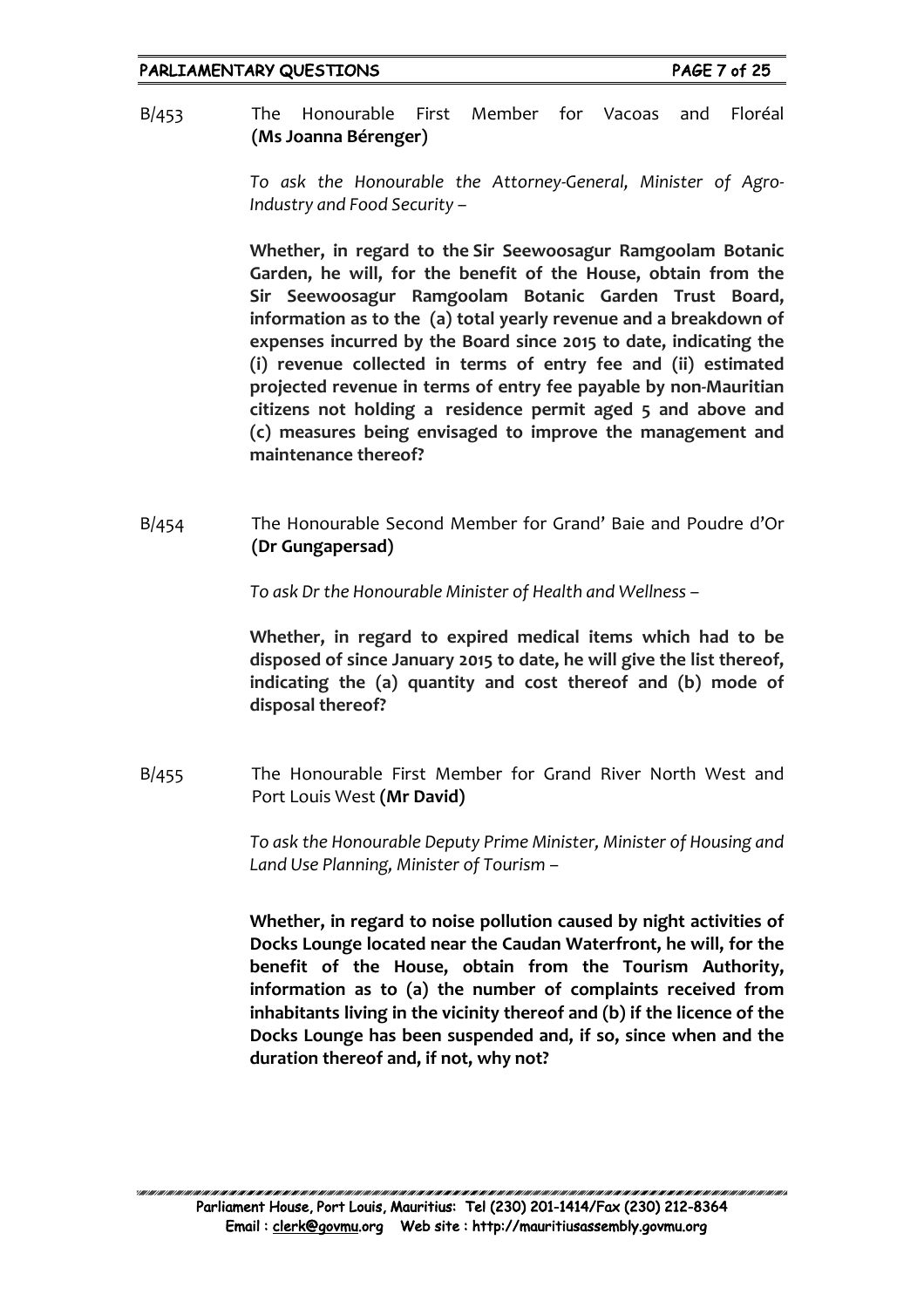B/456 The Honourable First Member for Port Louis South and Port Louis Central **(Mr Osman Mahomed)**

*To ask Dr the Honourable Minister of Health and Wellness –*

**Whether, in regard to the treatment of drug addicts, he will state the proposed alternative medicine to be provided to patients who were being treated with codeine phosphate?**

B/457 The Honourable Second Member for Beau Bassin and Petite Rivière **(Mrs Foo Kune-Bacha)**

*To ask Dr the Honourable Minister of Health and Wellness –*

**Whether, in regard to disposed drugs, he will (a) state the amount thereof since 2020 to date, indicating the reasons and frequency thereof and (b) give the list thereof, indicating (i) where same were stored and (ii) the value thereof?**

B/458 The Honourable Second Member for Grand' Baie and Poudre d'Or **(Dr Gungapersad)**

> *To ask the Honourable Minister of National Infrastructure and Community Development –*

> **Whether, in regard to the flooding that occurred at Morcellement Mon Plaisir, in Fond Du Sac, on 02 April 2022 at about 2010 hours, he will state if (a) one of the causes thereof was that the flood mitigation drainage project at Fond Du Sac was left incomplete over an extent of approximately 260 meters and (b) an evaluation has been carried out to gauge the material losses incurred by the victims thereof?**

B/459 The Honourable Third Member for Port Louis Maritime and Port Louis East **(Mr Ameer Meea)**

> *To ask the Honourable Vice-Prime Minister, Minister of Education, Tertiary Education, Science and Technology –*

> **Whether, in regard to the infrastructural works being carried out at the Abdool Raman Abdool Government School, she will state where matters stand, indicating the expected completion date thereof?**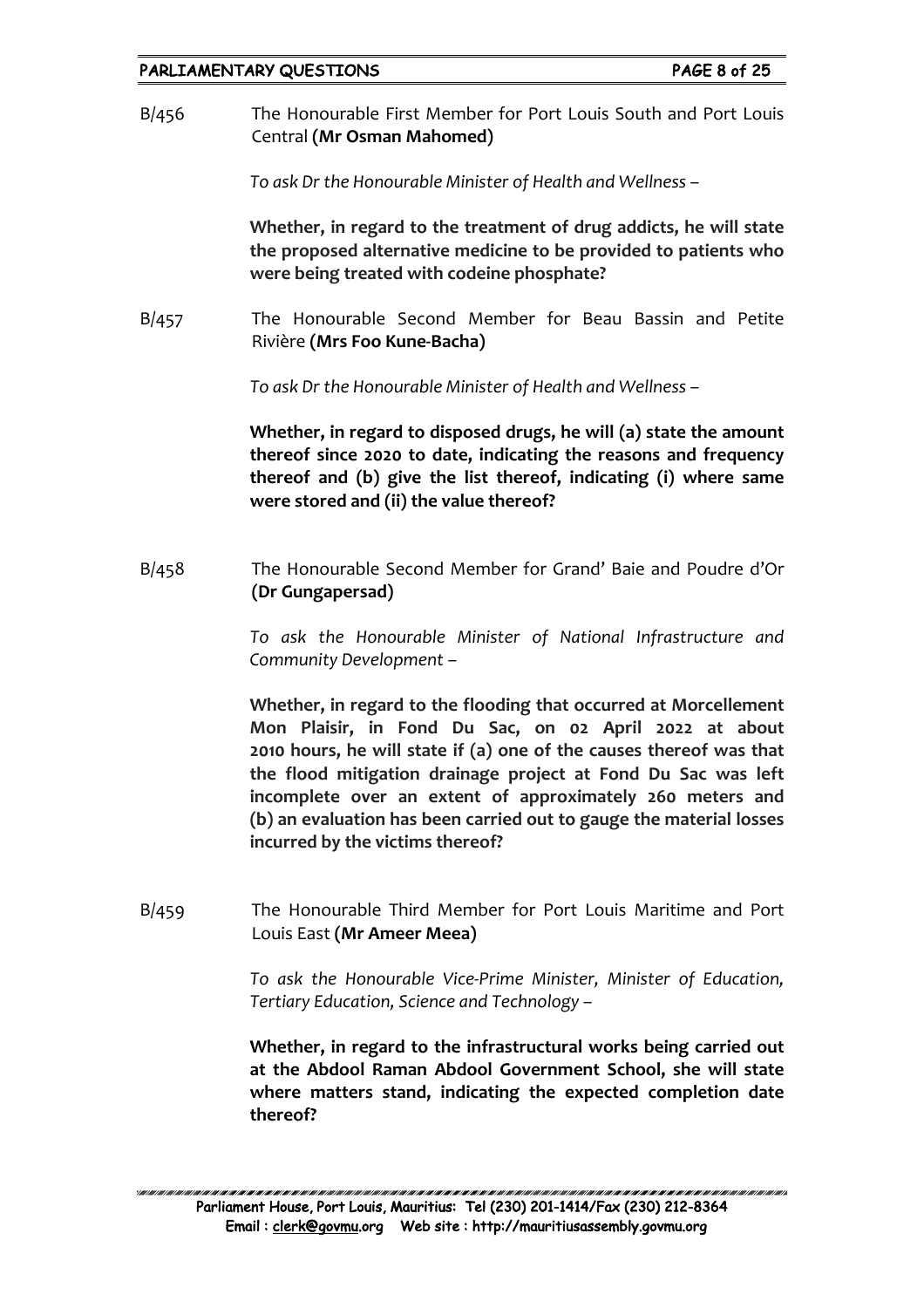B/460 The Honourable Third Member for Curepipe and Midlands **(Mr Dhunoo)**

> *To ask Dr the Honourable Vice-Prime Minister, Minister of Local Government and Disaster Risk Management –*

> **Whether, in regard to the proposed extension of the Village Hall of Midlands, he will, for the benefit of the House, obtain from the District Council of Grand Port, information as to where matters stand?**

B/461 The Honourable Second Member for Savanne and Black River **(Mrs Mayotte)**

> *To ask Dr the Honourable Vice-Prime Minister, Minister of Local Government and Disaster Risk Management –*

> **Whether, in regard to the Football Playground Project at Surinam, he will state where matters stand as to the implementation thereof?**

B/462 The Honourable Fourth Member for Vacoas and Floréal **(Ms Anquetil)**

> *To ask the Honourable Minister of Gender Equality and Family Welfare –*

> **Whether, in regard to La Cigogne and La Marguerite Shelters managed by the Children's Foundation, she will state the actions taken, if any, by her Ministry for non-submission of the respective accounts thereof?**

B/463 The Honourable Third Member for Pamplemousses and Triolet **(Mr Woochit)**

> *To ask the Honourable Minister of Labour, Human Resource Development and Training, Minister of Commerce and Consumer Protection –*

> **Whether, in regard to petroleum products, he will, for the benefit of the House, obtain from the State Trading Corporation, information as to the reasons for the recent increase in the price of Mogas and Gasoil on the local market?**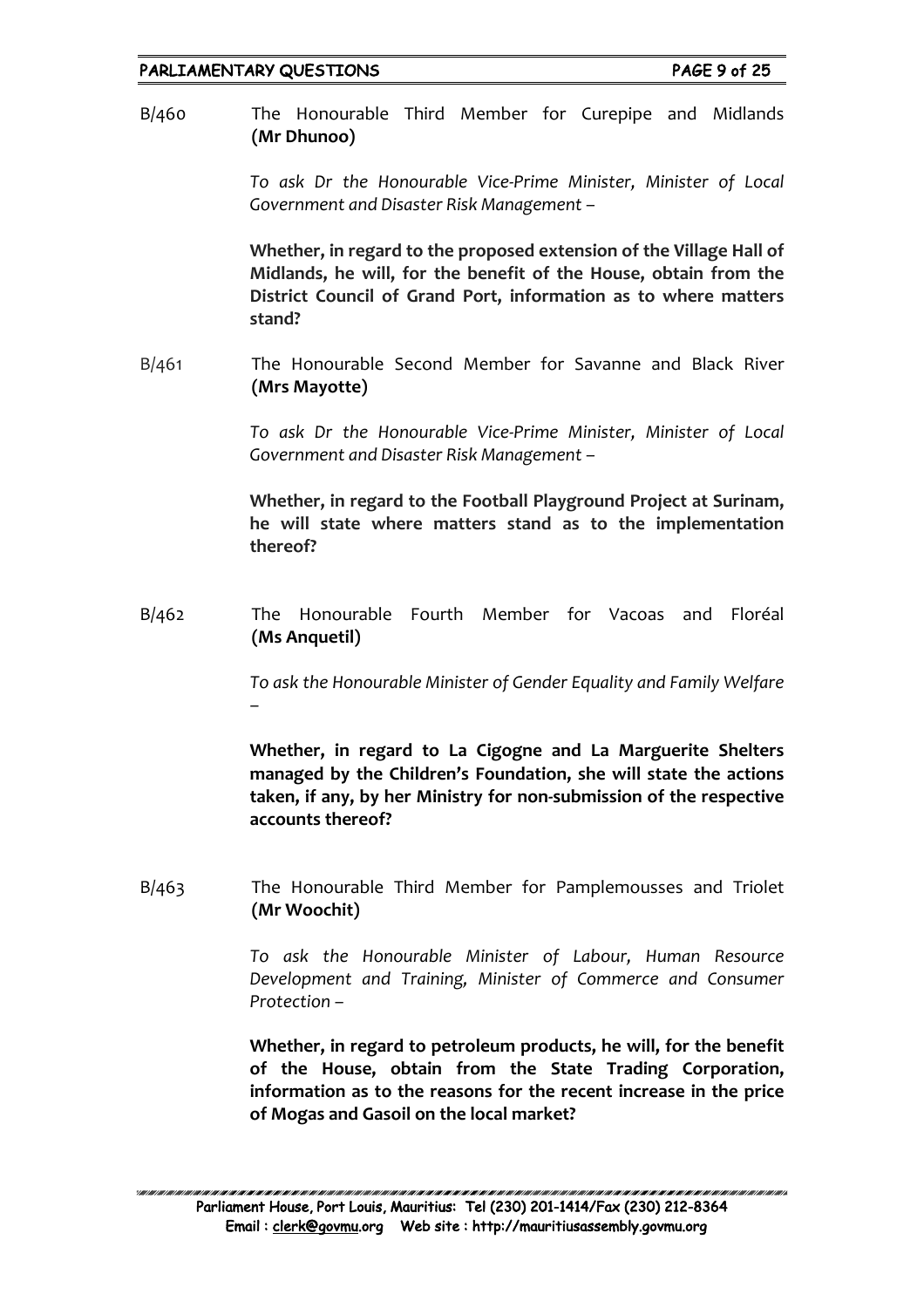B/464 The Honourable Third Member for Beau Bassin and Petite Rivière **(Mr Quirin)**

> *To ask the Honourable Vice-Prime Minister, Minister of Education, Tertiary Education, Science and Technology –*

> **Whether, in regard to the Kreol Morisien, she will state the number of teachers available for the teaching thereof in primary schools, indicating (a) the number of in-service General Purpose Educators seconded for duty therefor since 2012 to date, indicating the conditions of employment thereof (b) the number of Educators therefor recruited since 2013 to date, indicating the conditions of employment thereof and (c) if consideration will be given for the granting of the status of Kreol Morisien Educator to the General Purpose Educators seconded for duty therefor since 2012 to date and, if not, why not?**

B/465 The Honourable Second Member for Stanley and Rose Hill **(Mr Nagalingum)**

> *To ask Dr the Honourable Minister of Finance, Economic Planning and Development –*

> **Whether, in regard to procurement, he will state if consideration will be given for the issue of guidelines on the clear demarcation of the roles, powers and responsibilities of Ministers and Public Officers?**

B/466 The Honourable Third Member for Pamplemousses and Triolet **(Mr Woochit)**

> *To ask the Honourable Minister of Land Transport and Light Rail, Minister of Foreign Affairs, Regional Integration and International Trade –*

> **Whether, in regard to the public bodies and Government-owned entities, he will state if Government will consider making it mandatory for them to make acquisition only of electric run vehicles and, if so, when and, if not, why not?**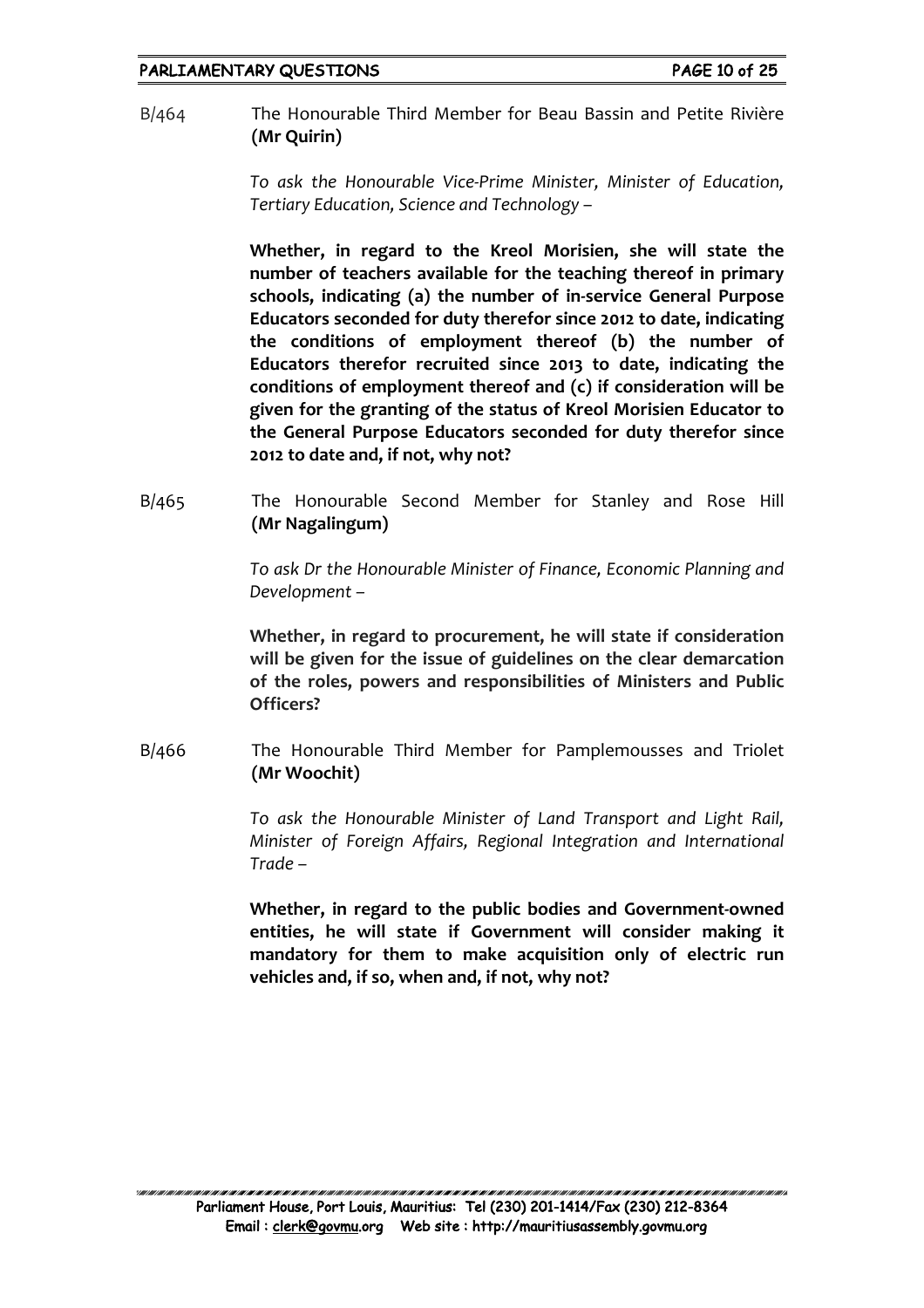B/467 The Honourable Second Member for Port Louis Maritime and Port Louis East (**Mr Abbas Mamode)**

> *To ask the Honourable Minister of Blue Economy, Marine Resources, Fisheries and Shipping –*

> **Whether, in regard to the proposed allocation of 500 fishermen cards and the implementation of a retirement scheme for fishers, he will state where matters stand?**

B/468 The Honourable Second Member for Rodrigues **(Mr Léopold)**

*To ask the Honourable the Attorney-General, Minister of Agro-Industry and Food Security –*

**Whether, in regard to his recent official visit to Rodrigues Island, he will state the purpose and outcome thereof?**

B/469 The Honourable Fourth Member for Mahebourg and Plaine Magnien **(Mr Richard Duval)**

*To ask Dr the Honourable Minister of Health and Wellness –*

**Whether, in regard to the COVID-19 pandemic, he will state if a reduction in the number of cases thereof and COVID-19 related deaths has been noted and, if so, give a breakdown thereof over the past three months?**

B/470 The Honourable First Member for Vacoas and Floréal **(Ms Joanna Bérenger)**

> *To ask the Honourable Minister of Environment, Solid Waste Management and Climate Change –*

> **Whether, in regard to the proposed introduction of a Wetlands Bill in the National Assembly, he will state where matters stand?**

B/471 The Honourable Second Member for Port Louis North and Montagne Longue **(Mrs Luchmun Roy)**

> *To ask the Honourable Minister of National Infrastructure and Community Development –*

> **Whether, in regard to the construction of a footbridge on Nicolay Bridge, he will state where matters stand?**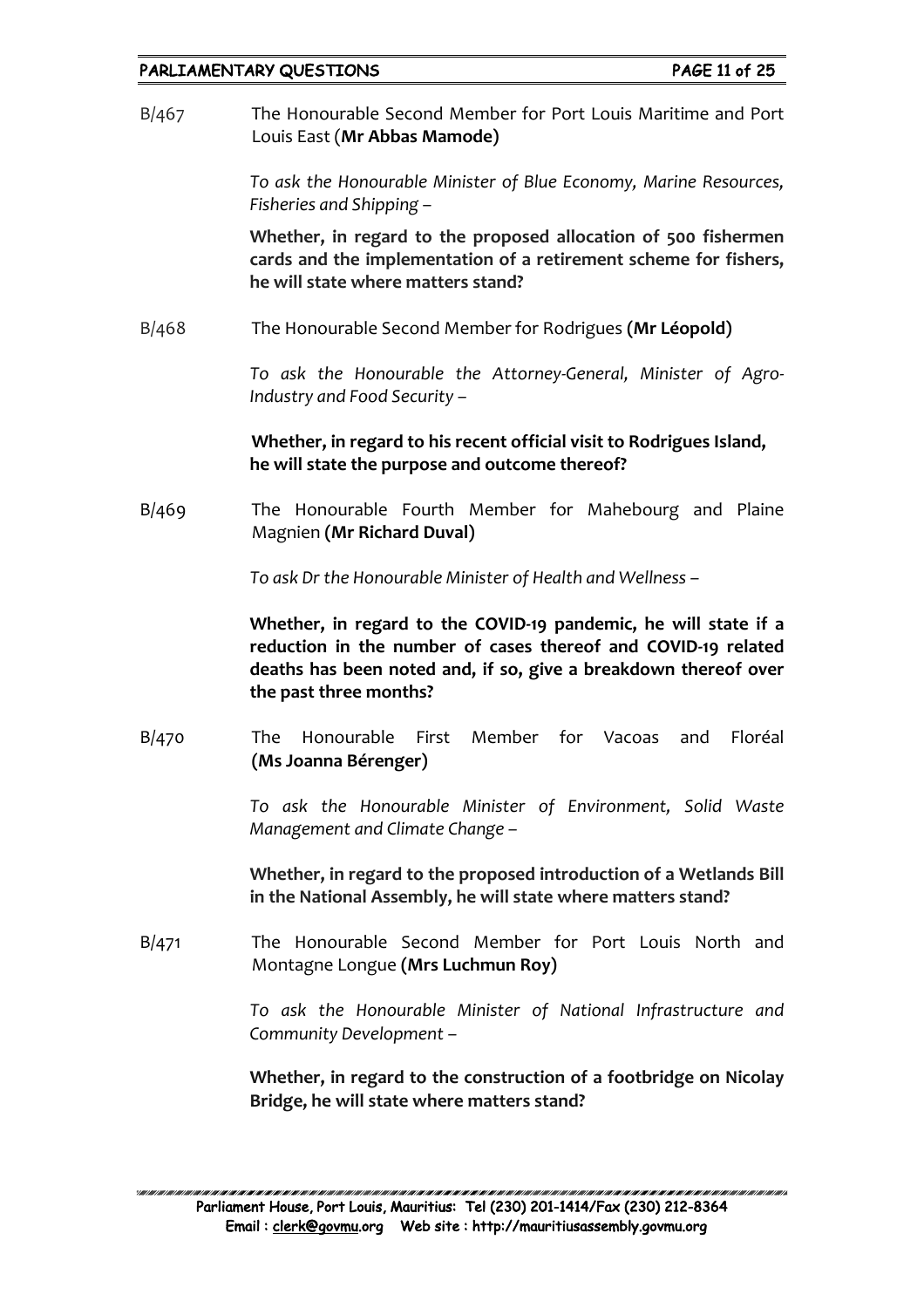B/472 The Honourable Second Member for Rodrigues **(Mr Léopold)**

*To ask the Honourable Minister of National Infrastructure and Community Development –*

**Whether, in regard to Rodrigues Island, he will state the projects carried out by the National Development Unit thereat since 2014 to date, indicating in each case the (a) cost and (b) number thereof completed and expected completion date of the ongoing ones?**

B/473 The Honourable Second Member for Beau Bassin and Petite Rivière **(Mrs Foo Kune-Bacha)**

> *To ask the Honourable Minister of Labour, Human Resource Development and Training, Minister of Commerce and Consumer Protection –*

> **Whether, in regard to the female workers, he will state the number of complaints received therefrom since 2019 to date by his Ministry for (a) harassment (b) discrimination and (c) unequal remuneration for work of equal value?**

B/474 The Honourable First Member for Mahebourg and Plaine Magnien **(Mr Ramful)**

> *To ask the Honourable Minister of Land Transport and Light Rail, Minister of Foreign Affairs, Regional Integration and International Trade –*

> **Whether, in regard to the Engineering Department of the National Transport Corporation, he will, for the benefit of the House, obtain information as to (a) since when the post of Chief Engineer is vacant and (b) the name and qualifications of the Officer-in-Charge thereof, indicating if the internal auditor has reported any fraud on the sale of assets of the Corporation, namely, office furniture, against the said officer and, if so, if an inquiry has been initiated thereinto and the outcome thereof?**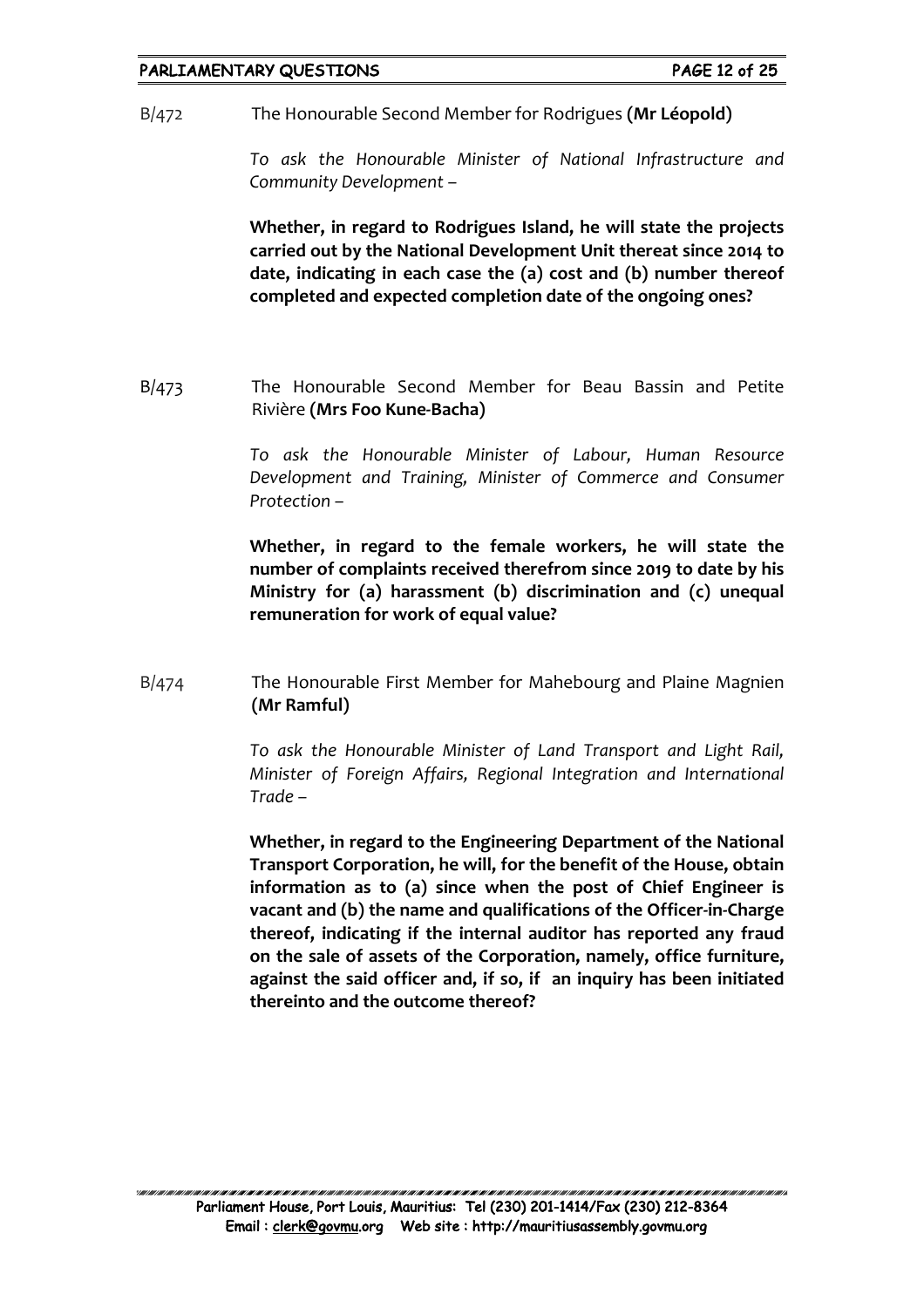B/475 The Honourable Third Member for Port Louis Maritime and Port Louis East **(Mr Ameer Meea)**

> *To ask Dr the Honourable Vice-Prime Minister, Minister of Local Government and Disaster Risk Management –*

> **Whether, in regard to the storm water drain along Harold Alfred Wheldon Street, in Cité Roche Bois, in the vicinity of the football playground, he will, for the benefit of the House, obtain from the Municipal City Council of Port Louis, information as to if urgent measures will be taken to address the issues of water accumulation thereat and foul smells emanating therefrom?**

B/476 The Honourable Second Member for Grand' Baie and Poudre d'Or **(Dr Gungapersad)**

> *To ask the Honourable Vice-Prime Minister, Minister of Education, Tertiary Education, Science and Technology –*

> **Whether, in regard to substance abuse in State and private secondary schools, she will state the number of students or staff having been arrested in relation thereto since January 2015 to date, indicating (a) the number of cases in which disciplinary actions have been taken and (b) if any of the said students and staff are undergoing medical treatment in relation thereto?**

B/477 The Honourable Third Member for Beau Bassin and Petite Rivière **(Mr Quirin)**

> *To ask Dr the Honourable Minister of Finance, Economic Planning and Development –*

> **Whether, in regard to the racing season 2022, he will, for the benefit of the House, obtain from the Horse Racing Division of the Gambling Regulatory Authority, information as to if a letter of intent has been issued to the People**'**s Turf PLC (PTC-PLC) for a license of Horse Racing Organizer and, if so, indicate the date of issue thereof, indicating the terms and conditions contained therein?**

B/478 The Honourable Second Member for Stanley and Rose Hill **(Mr Nagalingum)**

> *To ask Dr the Honourable Vice-Prime Minister, Minister of Local Government and Disaster Risk Management –*

> **Whether, in regard to the six fire stations which are operating without valid Fire Certificates, as highlighted in the recent report of the Director of Audit, he will, for the benefit of the House, obtain from the Fire and Rescue Service, information as to if remedial measures have been initiated to implement a proper management system for fire risk management thereat?**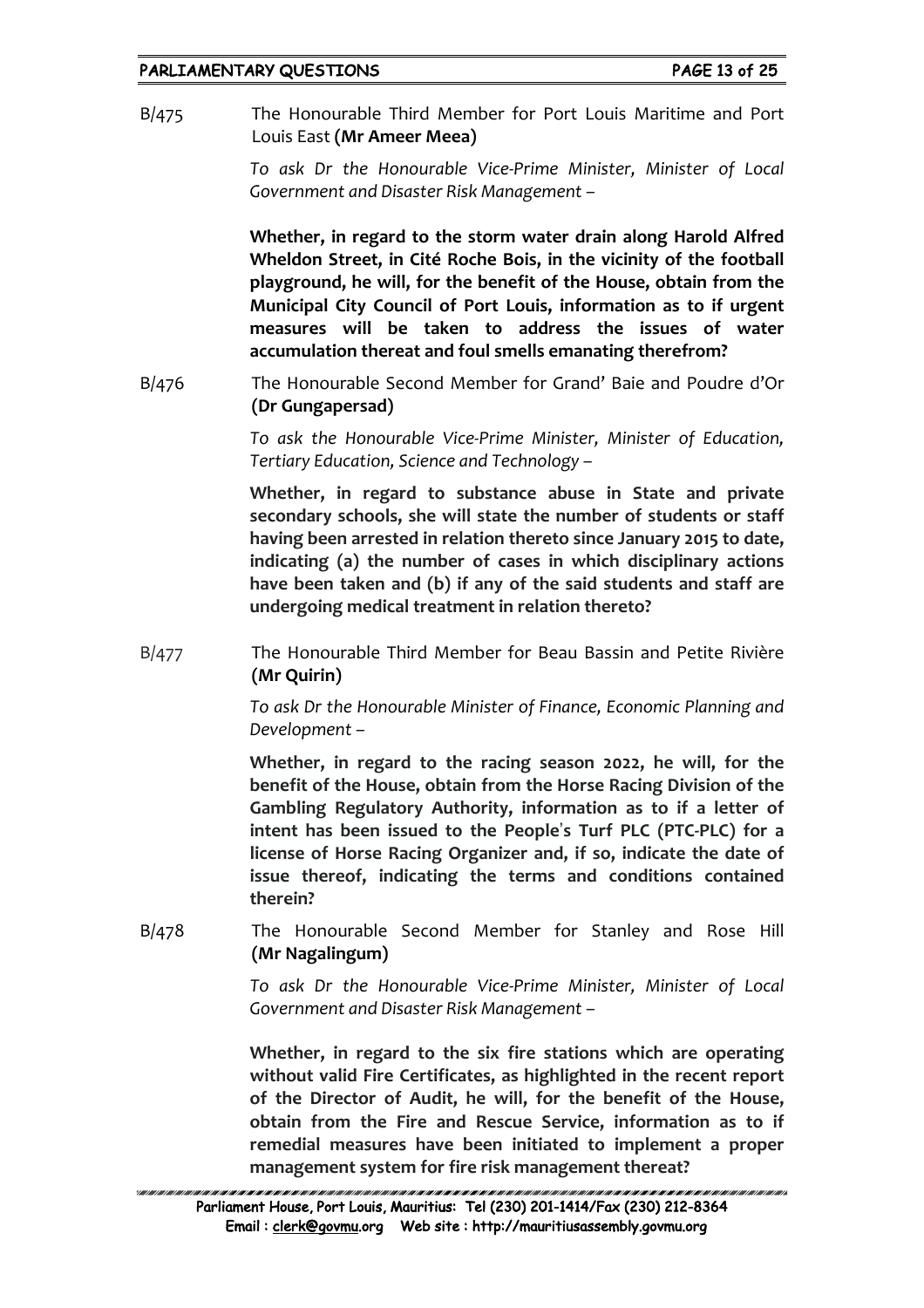B/479 The Honourable First Member for Vacoas and Floréal **(Ms Joanna Bérenger)**

> *To ask Dr the Honourable Vice-Prime Minister, Minister of Local Government and Disaster Risk Management –*

> **Whether, in regard to heavy rainfalls, he will, for the benefit of the House, obtain from the Mauritius Meteorological Services, information as to if consideration will be given for the introduction of a protocol that would include different levels of risk and each of which being attributed a specific colour?**

B/480 The Honourable Third Member for Port Louis North and Montagne Longue **(Ms Tour)**

> *To ask the Honourable Minister of National Infrastructure and Community Development –*

> **Whether, in regard to the upgrading of the main road at the level of terminus Lallman to Upper Crève Coeur, he will state where matters stand?**

B/481 The Honourable First Member for Port Louis South and Port Louis Central **(Mr Osman Mahomed)**

> *To ask the Honourable Minister of Labour, Human Resource Development and Training, Minister of Commerce and Consumer Protection –*

> **Whether, in regard to Liquefied Petroleum Gas, he will, for the benefit of the House, obtain from the State Trading Corporation, information as to if the storage capacity thereof has been increased and, if so, indicate the reasons therefor?**

B/482 The Honourable Second Member for Curepipe and Midlands **(Mr Yeung Sik Yuen)**

> *To ask the Honourable Deputy Prime Minister, Minister of Housing and Land Use Planning, Minister of Tourism –*

> **Whether, in regard to the target of one million tourists in 2022, he will, for the benefit of the House, obtain from the Mauritius Tourism Promotion Authority, information as to the promotion strategies being envisaged to reach same?**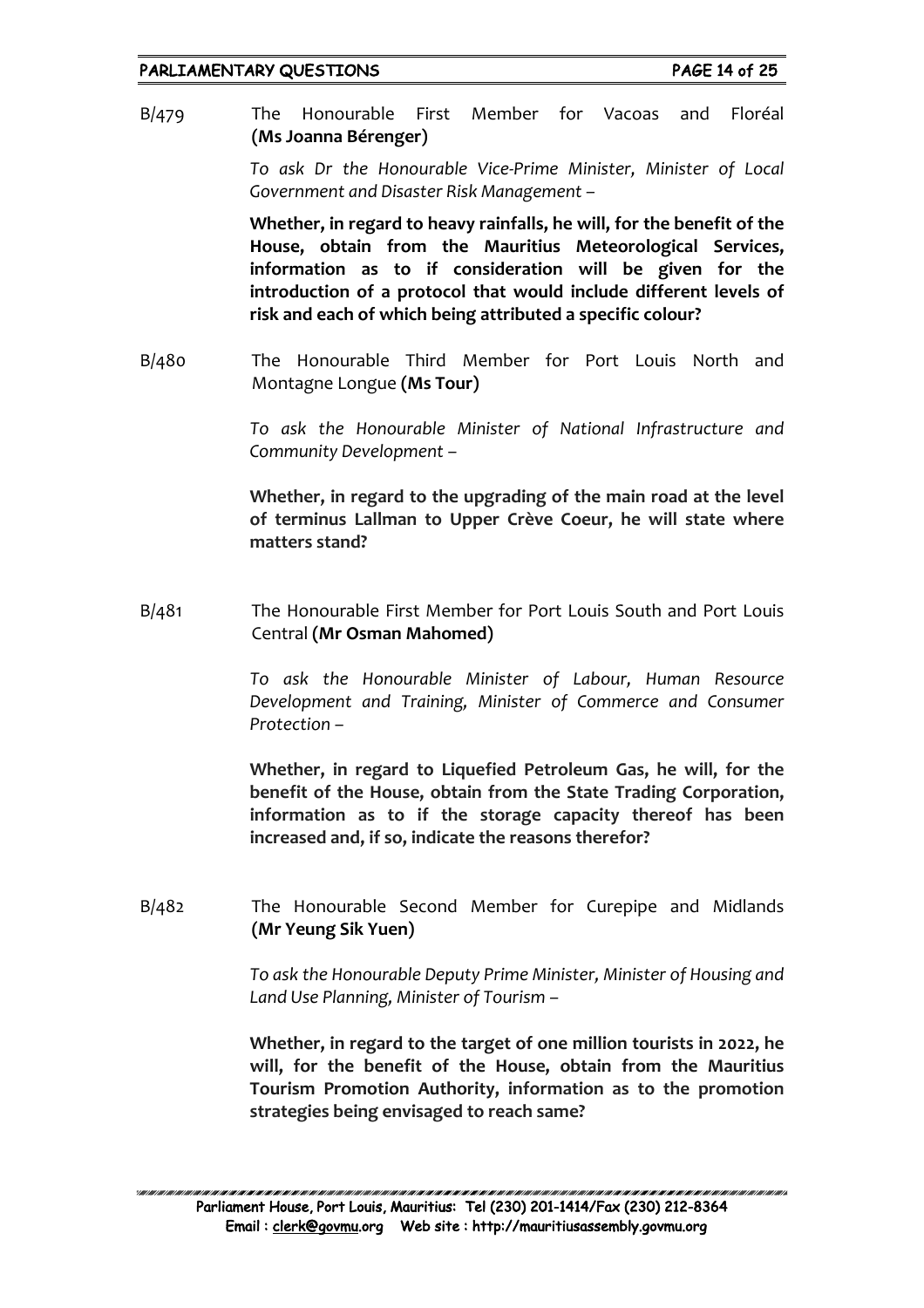B/483 The Honourable Second Member for La Caverne and Phoenix **(Mr Assirvaden)**

*To ask the Honourable Minister of Energy and Public Utilities –*

**Whether, in regard to the Central Electricity Board (Green Energy) Co. Ltd., he will, for the benefit of the House, obtain information as to if it is fully operational or has been scrapped?**

B/484 The Honourable First Member for Belle Rose and Quatre Bornes **(Dr Boolell)**

> *To ask the Honourable Minister of Environment, Solid Waste Management and Climate Change –*

> **Whether, in regard to the Climate Change Vulnerability Assessment Report, he will state if he will table copy thereof?**

B/485 The Honourable Third Member for Port Louis South and Port Louis Central **(Dr Aumeer)**

*To ask Dr the Honourable Minister of Health and Wellness –*

**Whether, in regard to vacancies in the medical field in his Ministry, he will state the existing number thereof for specialists per specialty, indicating if same have been advertised and, if so, indicate when and where matters stand?**

B/486 The Honourable First Member for Grand River North West and Port Louis West **(Mr David)**

> *To ask the Honourable Minister of Environment, Solid Waste Management and Climate Change –*

> **Whether, in regard to the extension of the moratorium for the banning of some non-biodegradable single use plastic products up to 14 January 2023, he will state the rationale thereof?**

B/487 The Honourable Third Member for Port Louis North and Montagne Longue **(Ms Tour)**

*To ask Dr the Honourable Minister of Health and Wellness –*

**Whether, in regard to dangerous drugs, he will state the additional measures taken by his Ministry for the control thereof in the wake of the recommendations of the latest Commission of Inquiry on Drugs?**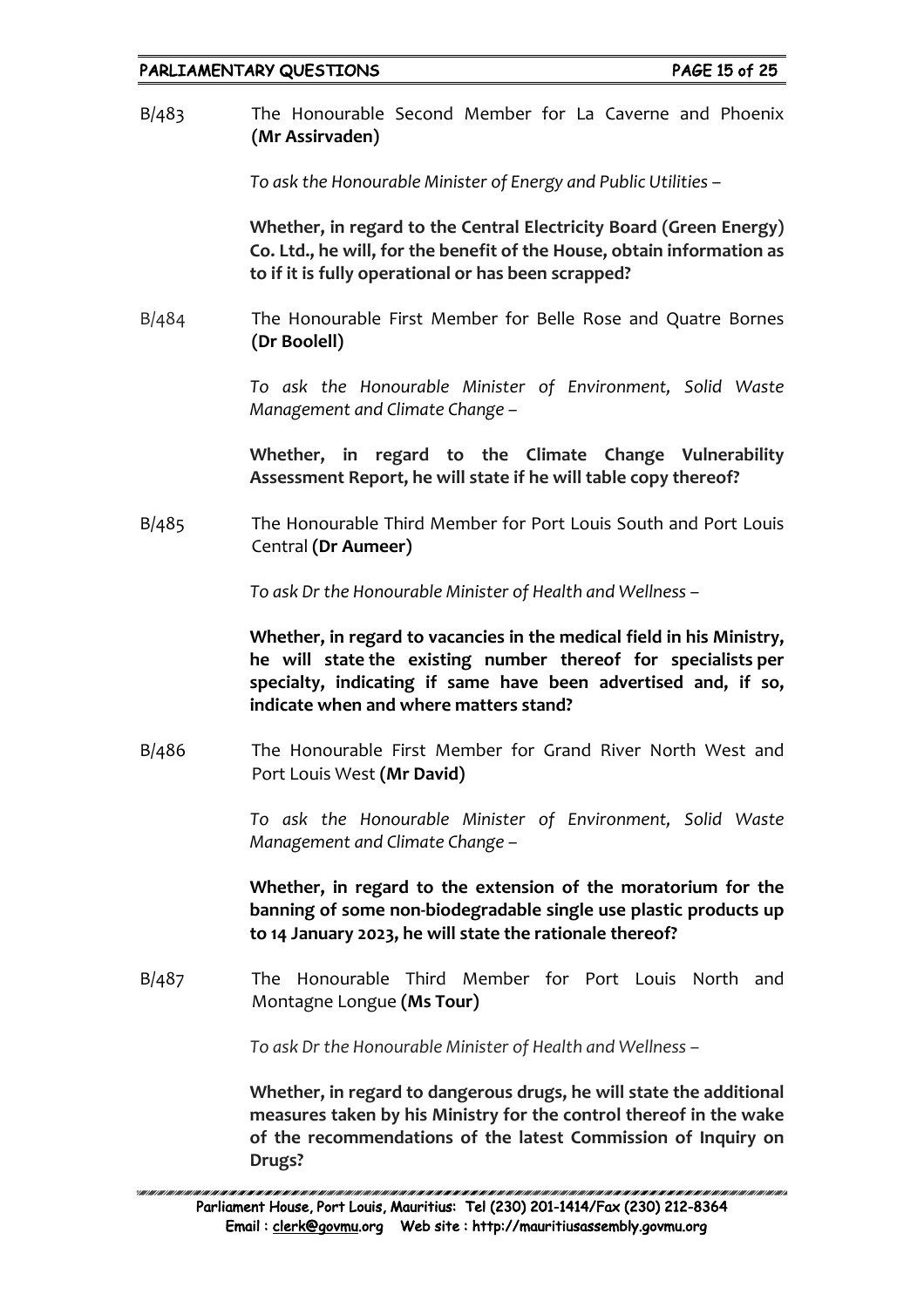B/488 The Honourable Third Member for Curepipe and Midlands **(Mr Dhunoo)**

> *To ask the Honourable Minister of National Infrastructure and Community Development –*

> **Whether, in regard to the Anderson and Lees streets, in Curepipe, he will, for the benefit of the House, obtain from the Land Drainage Authority, information as to where matters stand as to the rehabilitation and construction of drains thereat?**

B/489 The Honourable Second Member for La Caverne and Phoenix **(Mr Assirvaden)**

*To ask the Honourable Minister of Energy and Public Utilities –*

**Whether he will state if he has taken cognizance of the recent public peaceful demonstration by the Union of the Employees of the Central Electricity Board (UECEB) in front of the CEB Head Office regarding the issue of harassment of women and, if so, will he, for the benefit of the House, obtain from the CEB, information as to if the General Manager proposes to meet representatives of the UECEB to discuss the issue?**

B/490 The Honourable Second Member for Port Louis Maritime and Port Louis East (**Mr Abbas Mamode)**

> *To ask the Honourable Minister of National Infrastructure and Community Development –*

> **Whether, in regard to the roundabouts on motorways, he will give the list thereof earmarked to be replaced by grade separated junctions, indicating in each case the (a) scope of works (b) estimated cost and (c) expected start and completion dates thereof?**

B/491 The Honourable Third Member for Curepipe and Midlands **(Mr Dhunoo)**

> *To ask the Honourable the Attorney-General, Minister of Agro-Industry and Food Security –*

> **Whether, in regard to the small planters in Dubreuil and Midlands, aged 60 years and above holding leases of State agricultural land, he will state if his Ministry will consider reviewing its policy for the renewal of the said leases?**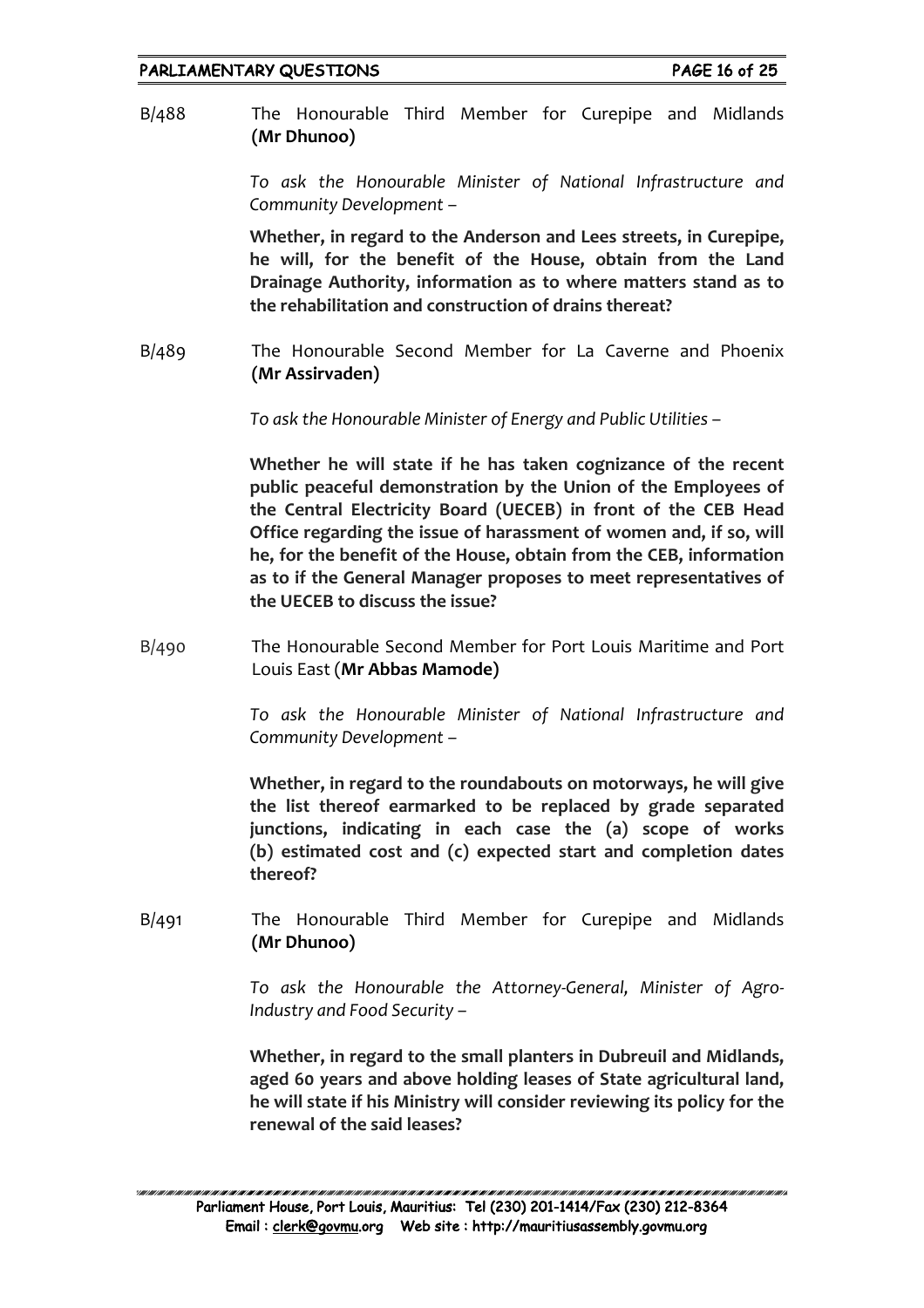B/492 The Honourable Third Member for Pamplemousses and Triolet **(Mr Woochit)**

> *To ask the Honourable the Attorney-General, Minister of Agro-Industry and Food Security –*

> **Whether he will state if an overuse of chemical fertilizers and pesticides by farmers has been noted and, if so, indicate the steps being taken by his Ministry to (a) educate farmers about organic farming and of the benefits thereof and (b) ensure availability of safe pesticides to minimize health risk to human beings, animals and the environment?**

B/493 The Honourable Third Member for Beau Bassin and Petite Rivière **(Mr Quirin)**

> *To ask the Honourable Minister of Youth Empowerment, Sports and Recreation –*

> **Whether, in regard to football, he will (a) state if his Ministry has been officially informed by the Mauritius Football Association (MFA) that the 2021-22 season has been cancelled and, if so, give details thereof and (b) obtain from the MFA, information as to when all national leagues, including the women league, for 2022-23 season will start, indicating the terms and conditions thereof?**

B/494 The Honourable First Member for Belle Rose and Quatre Bornes **(Dr Boolell)**

> *To ask Dr the Honourable Vice-Prime Minister, Minister of Local Government and Disaster Risk Management –*

> **Whether, in regard to the trade fees imposable on attorneys-atlaw and barristers-at-law by the Municipal City Council of Port Louis, he will, for the benefit of the House, obtain from the City Council, information as to when was decision therefor taken, indicating (a) the rationale thereof (b) if prior consultations were carried out with the Mauritius Law Society and the Mauritius Bar Association, respectively, and (c) the starting date of implementation thereof?**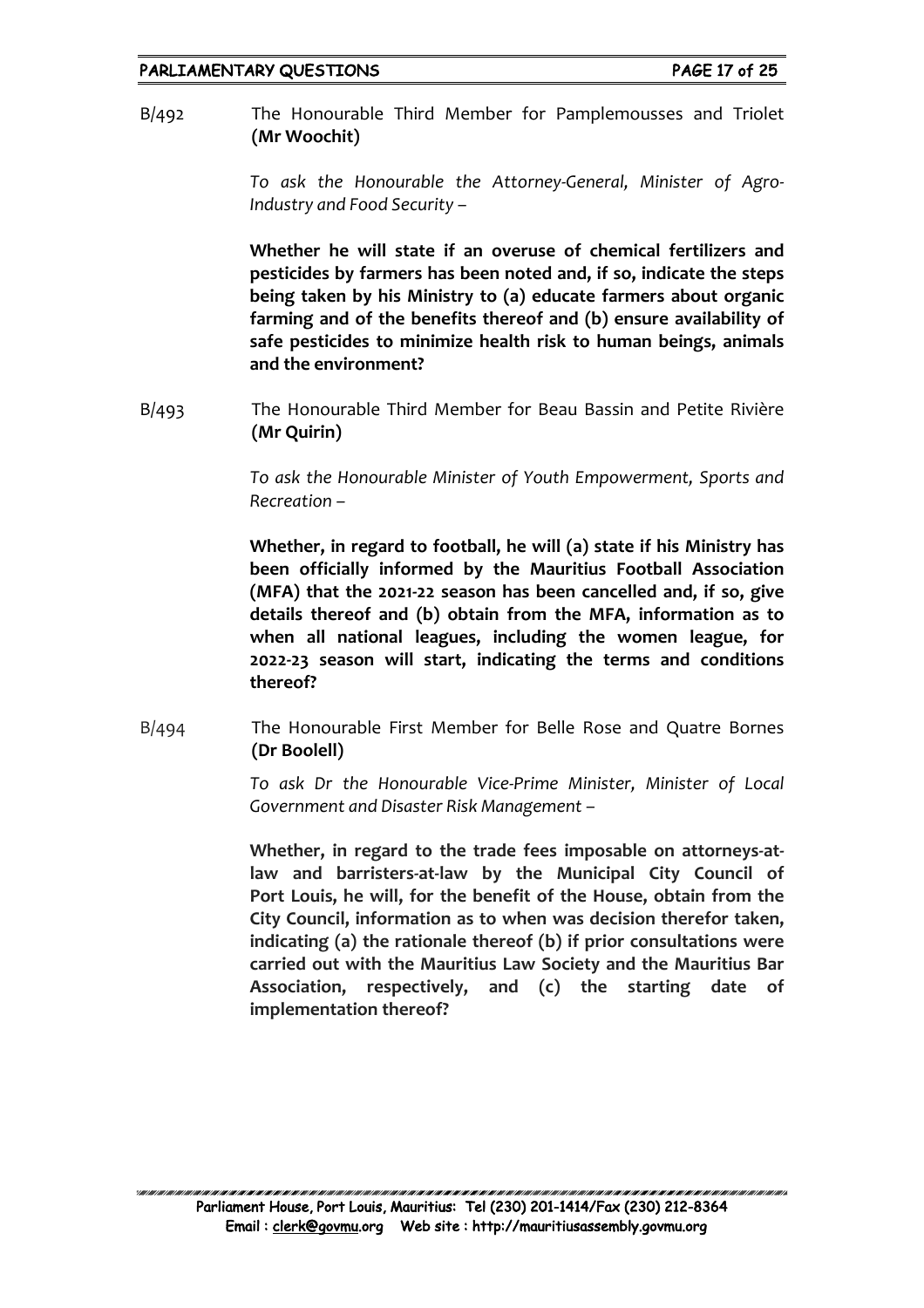PARLIAMENTARY QUESTIONS **PARLIAMENTARY** QUESTIONS B/495 The Honourable Third Member for Curepipe and Midlands **(Mr Dhunoo)** *To ask the Honourable Minister of National Infrastructure and Community Development –* **Whether in regard to the Road Decongestion Programme, he will, for the benefit of the House, obtain from the Road Development Authority, information as to if the Wooton Roundabout is being considered thereunder?** B/496 The Honourable Second Member for Savanne and Black River **(Mrs Mayotte)** *To ask the Honourable Minister of Social Integration, Social Security and National Solidarity –* **Whether, in regard to the Basic Invalidity Pensions, she will state the number of applications received for the granting thereof, since July 2021 to date, including the number thereof received from persons suffering from physical and/or mental disability, indicating the number thereof benefitting thereunder?** B/497 The Honourable Second Member for Port Louis North and Montagne Longue **(Mrs Luchmun Roy)** *To ask the Honourable Deputy Prime Minister, Minister of Housing and Land Use Planning, Minister of Tourism –* **Whether, in regard to the Camp Laboue Football Pitch Project, he will state where matters stand as to the vesting of land in the District Council of Pamplemousses for the implementation thereof?** B/498 The Honourable Second Member for Port Louis Maritime and Port Louis East (**Mr Abbas Mamode)** *To ask Dr the Honourable Minister of Health and Wellness –* **Whether, in regard to the Overseas Treatment Scheme, he will state the number of patients having benefitted thereunder since December 2021 to date, indicating the amount of funds disbursed?** B/499 The Honourable Second Member for La Caverne and Phoenix **(Mr Assirvaden)** *To ask the Honourable Minister of Energy and Public Utilities –* **Whether, in regard to electricity production, he will, for the benefit of the House, obtain from the Central Electricity Board, information as to the quantity of heavy fuel oil and coal utilised by the CEB and the Independent Power Producers on a yearly basis** 

**over the past seven years?**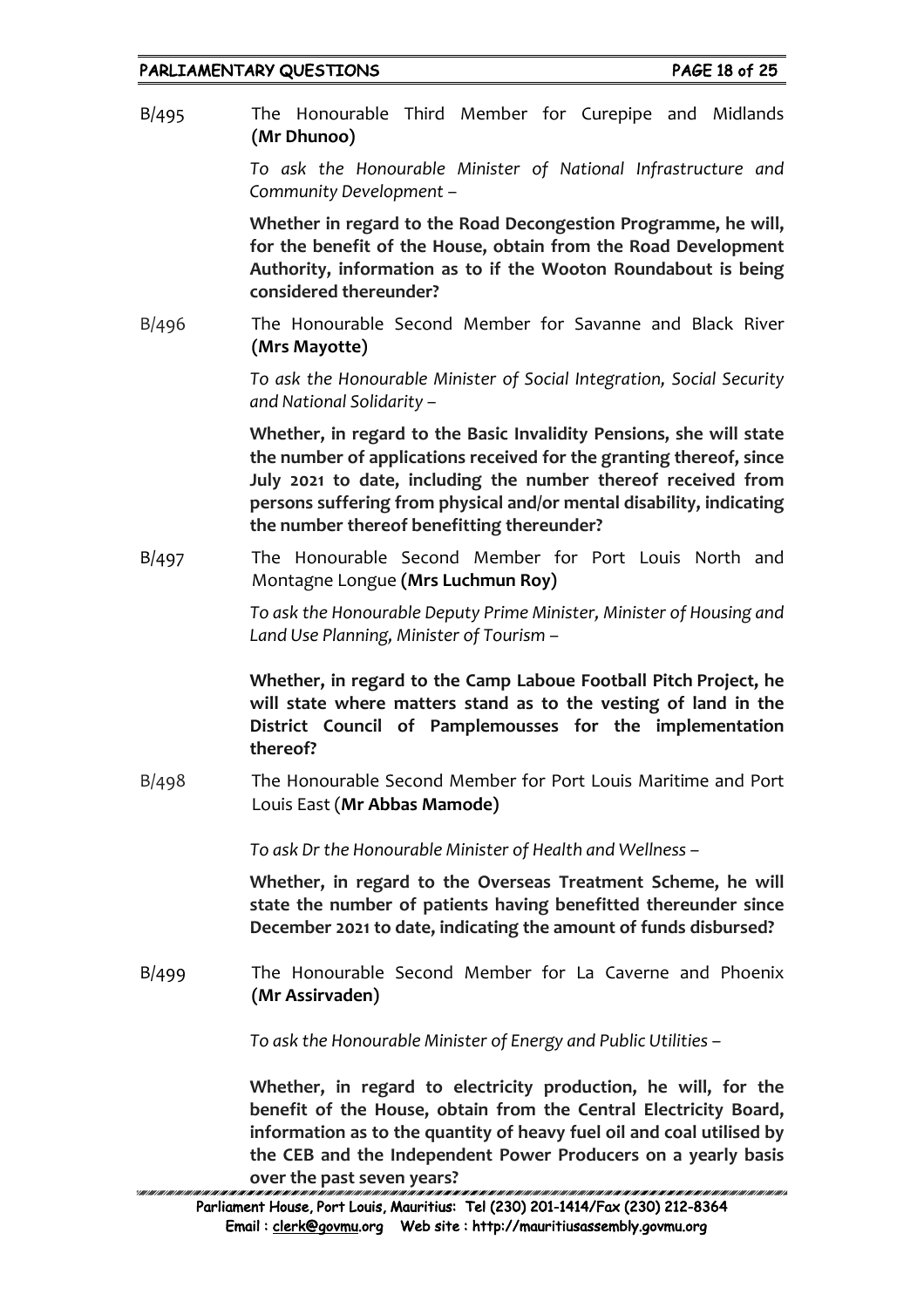B/500 The Honourable Fourth Member for Mahebourg and Plaine Magnien **(Mr Richard Duval)**

> *To ask the Honourable Minister of Labour, Human Resource Development and Training, Minister of Commerce and Consumer Protection –*

> **Whether, in regard to medicines, he will state when his Ministry sent the request to the Ministry of Foreign Affairs, Regional Integration and International Trade for amendments to be brought to the existing legislation to authorize parallel imports thereof, indicating the contents of the said letter and table copy thereof?**

B/501 The Honourable First Member for Mahebourg and Plaine Magnien **(Mr Ramful)**

> *To ask the Honourable Deputy Prime Minister, Minister of Housing and Land Use Planning, Minister of Tourism –*

> **Whether, in regard to the tourist who arrived since January 2022 to date, he will, for the benefit of the House, obtain from the Mauritius Tourism Promotion Authority (a) a breakdown of the countries of origin and/or nationality thereof and (b) information as to the estimated number of arrivals thereof for the current year?**

B/502 The Honourable Second Member for Savanne and Black River **(Mrs Mayotte)**

> *To ask the Honourable Minister of National Infrastructure and Community Development –*

> **Whether, in regard to soil stabilization works currently ongoing along road B104, Chamarel - Case Noyale, he will, for the benefit of the House, obtain from the Road Development Authority, information as to where matters stand?**

B/503 The Honourable Third Member for Mahebourg and Plaine Magnien **(Mr Doolub)**

*To ask Dr the Honourable Minister of Health and Wellness –*

**Whether, in regard to gastroenteritis, he will state the number of registered cases thereof attributed to food poisoning due to food mishandling and storage and environmental causes, respectively, since January 2022 to date, indicating the number of contraventions booked in each case?**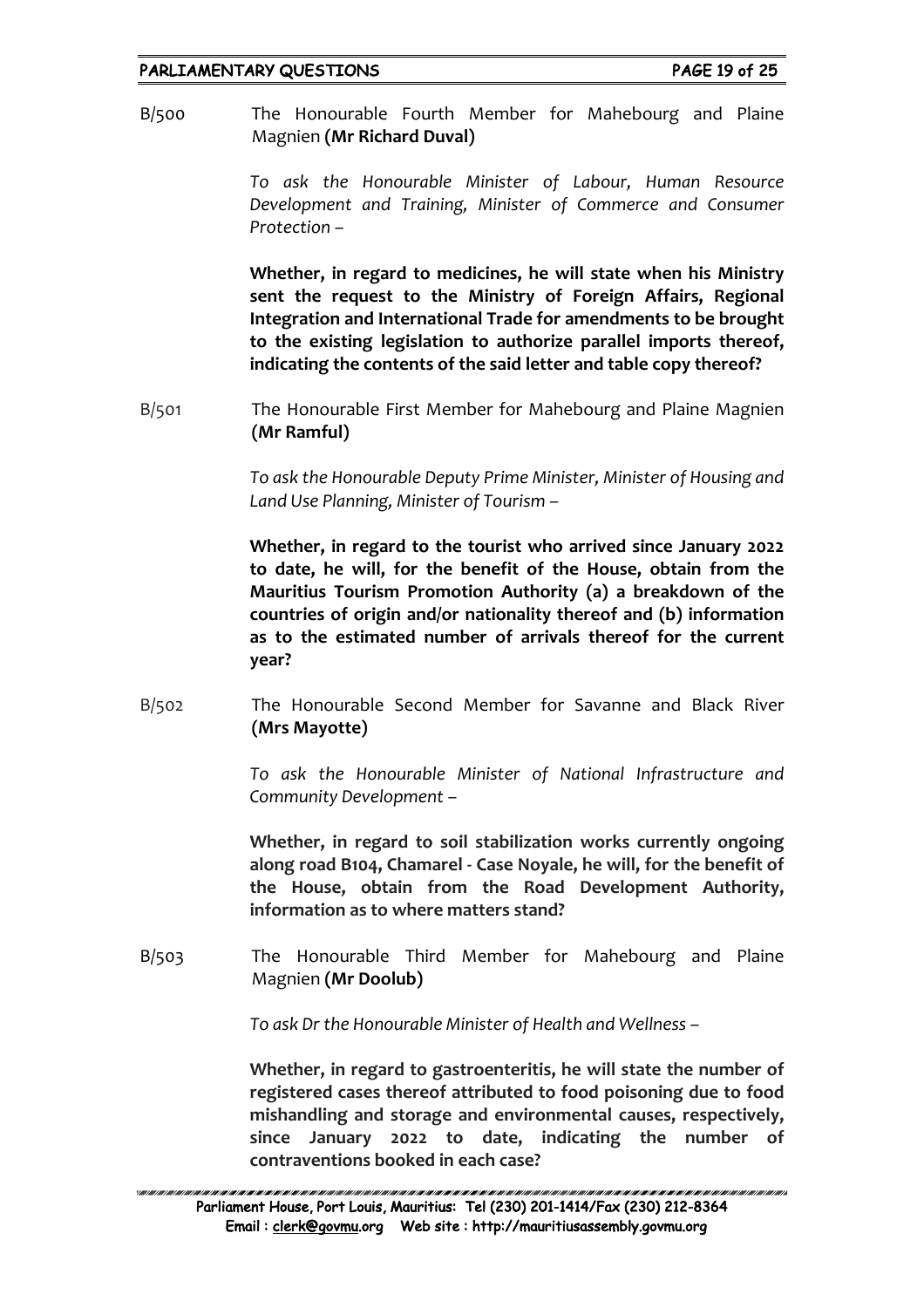B/504 The Honourable Second Member for Curepipe and Midlands **(Mr Yeung Sik Yuen)**

> *To ask Dr the Honourable Vice-Prime Minister, Minister of Local Government and Disaster Risk Management –*

> **Whether, in regard to the cleaning of drains in Cité Joachim in Curepipe, he will, for the benefit of the House, obtain from the Municipal Council of Curepipe, information as to where matters stand?**

B/505 The Honourable Third Member for Port Louis South and Port Louis Central **(Dr Aumeer)**

> *To ask Dr the Honourable Vice-Prime Minister, Minister of Local Government and Disaster Risk Management –*

> **Whether, in regard to Constituency No. 2, Port Louis South and Port Louis Central, particularly in Vallée Pitot and Tranquebar, he will, for the benefit of the House, obtain from the Municipal City Council of Port Louis, information as to when were the roads and lanes thereat resurfaced and asphalted, indicating if the relevant authorities have carried out an assessment of the state thereof and of the risks posed to the users, particularly, the motorcyclists?**

B/506 The Honourable Third Member for Port Louis South and Port Louis Central **(Dr Aumeer)**

*To ask Dr the Honourable Minister of Health and Wellness –*

**Whether, in regard to the COVID-19 pandemic, he will state (a) the number of positive Delta variant and Omnicron variant cases recorded in public and private medical institutions on a monthly basis since 01 October 2021 to date, indicating the number of the said patients having passed away after having contracted same and (b) if sequential studies are being carried out on every positive case admitted in public or private hospital with a view to identifying current or emerging new subtypes?**

B/507 The Honourable Third Member for Port Louis North and Montagne Longue **(Ms Tour)**

> *To ask the Honourable Minister of National Infrastructure and Community Development –*

> **Whether, in regard to the proposed construction of a retaining wall at Leckraz Lane, in Congomah, and upgrading of the said lane, he will state where matters stand?**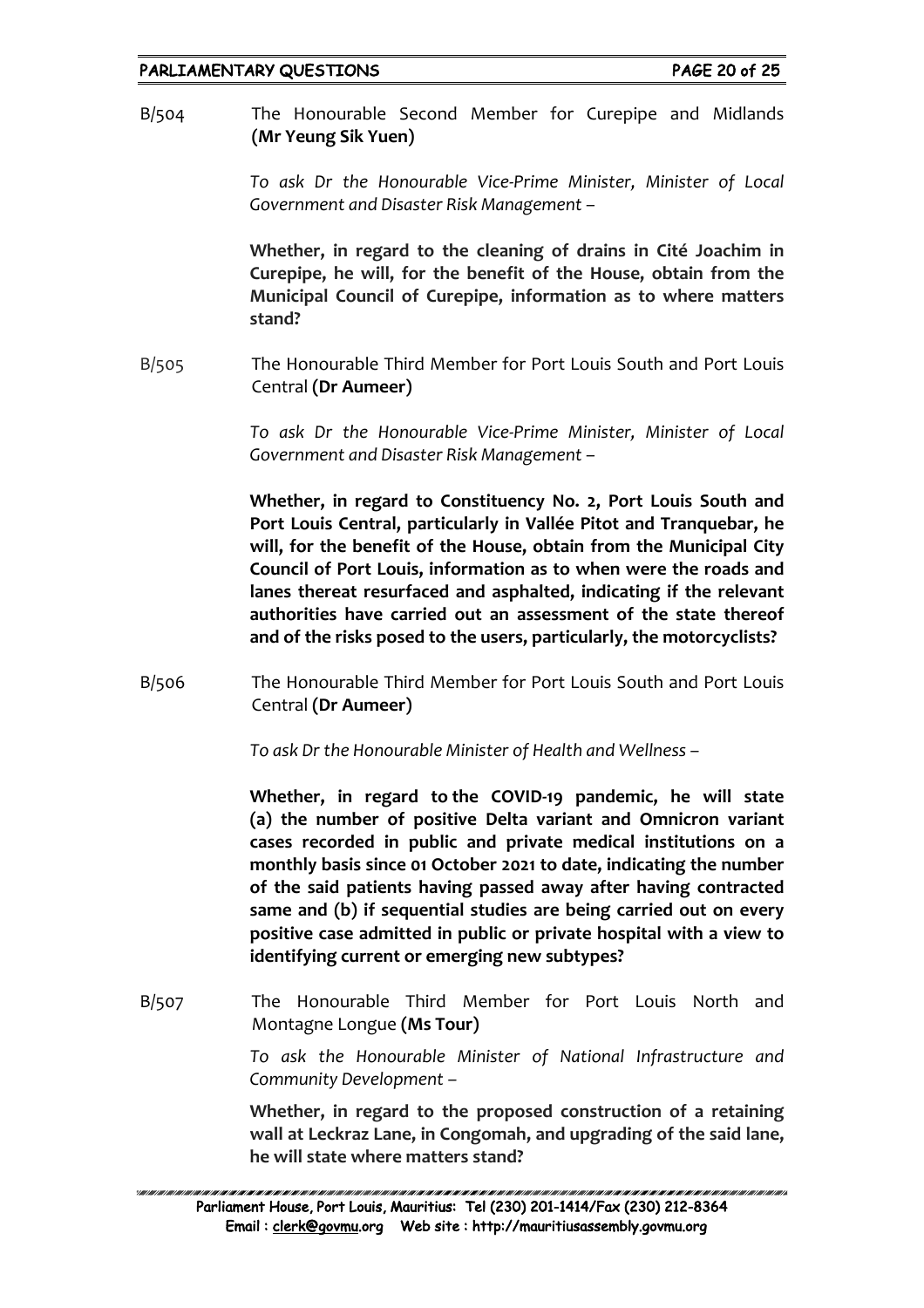B/508 The Honourable Fourth Member for Vacoas and Floréal **(Ms Anquetil)**

> *To ask Dr the Honourable Minister of Finance, Economic Planning and Development –*

> **Whether, in regard to Mr D. N., Human Resource Director at the Casino de Maurice, Curepipe, he will, for the benefit of the House, obtain information as to if disciplinary proceedings have been initiated against him and, if so, give details thereof?**

B/509 The Honourable Third Member for Grand River North West and Port Louis West **(Mr Armance)**

> *To ask the Honourable Minister of National Infrastructure and Community Development –*

> **Whether, in regard to the flood-prone areas identified in Constituency No. 1, Grand River North West and Port Louis West, he will, for the benefit of the House, obtain from the Land Drainage Authority, the list of drainage projects implemented since 2019 to date thereat, indicating (a) in each case, the value and the name of contractor thereof (b) those earmarked for implementation in the short and long term, respectively, and (c) where matters stand as to the implementation of the Richelieu Drain Project?**

B/510 The Honourable Third Member for Grand River North West and Port Louis West **(Mr Armance)**

> *To ask the Honourable Minister of Labour, Human Resource Development and Training, Minister of Commerce and Consumer Protection –*

> **Whether, in regard to medicines, he will state when his Ministry sent the request to the Ministry of Foreign Affairs, Regional Integration and International Trade for amendments to be brought to the existing legislation to authorize parallel imports thereof, indicating if he is in presence of any reply thereto?**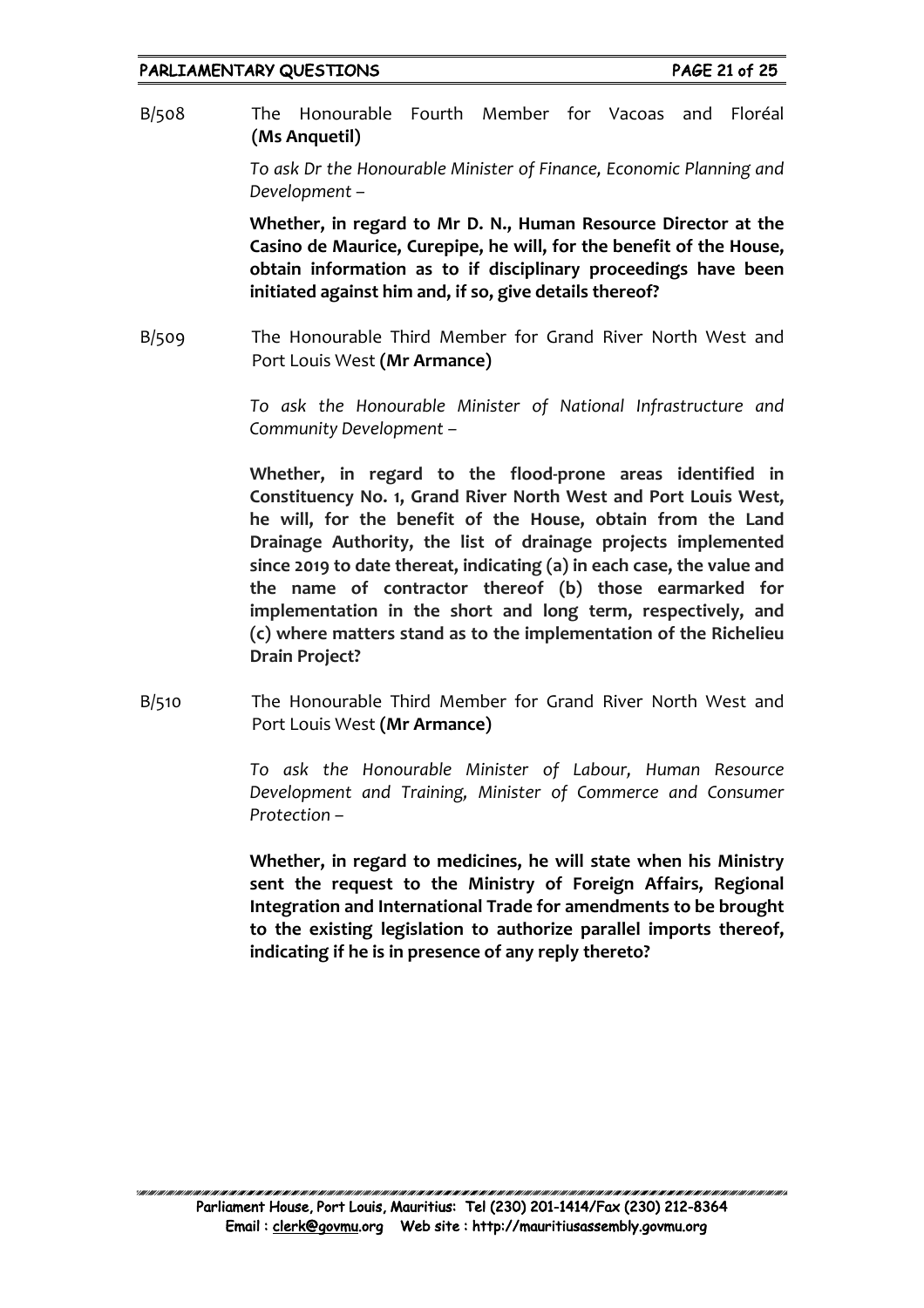B/511 The Honourable Second Member for Port Louis Maritime and Port Louis East (**Mr Abbas Mamode)**

> *To ask Dr the Honourable Vice-Prime Minister, Minister of Local Government and Disaster Risk Management –*

> **Whether, in regard to classified roads in Constituency No. 3, Port Louis Maritime and Port Louis East, he will, for the benefit of the House, obtain from the Municipal City Council of Port Louis, information as to if there exist dark spots thereat and, if so, if consideration will be given for a review of the street lighting system and installation of new street lanterns at the dark spots and replacing the existing street lanterns by led ones and, if so, when?**

B/512 The Honourable First Member for La Caverne and Phoenix **(Mr Lobine)**

> *To ask Dr the Honourable Vice-Prime Minister, Minister of Local Government and Disaster Risk Management –*

> **Whether, in regard to the project of transforming Vacoas and Phoenix into a green city, he will, for the benefit of the House, obtain from the Municipal Council of Vacoas and Phoenix, information as to where matters stand, indicating if a master plan therefor has been approved and, if so, indicate the estimated implementation cost thereof?**

B/513 The Honourable First Member for Grand River North West and Port Louis West **(Mr David)**

*To ask the Honourable Minister of Arts and Cultural Heritage –*

**Whether, in regard to the Dubai Expo 2020, he will state if Mauritian artists were solicited to perform during same and, if so, indicate the outcome thereof and, if not, why not?**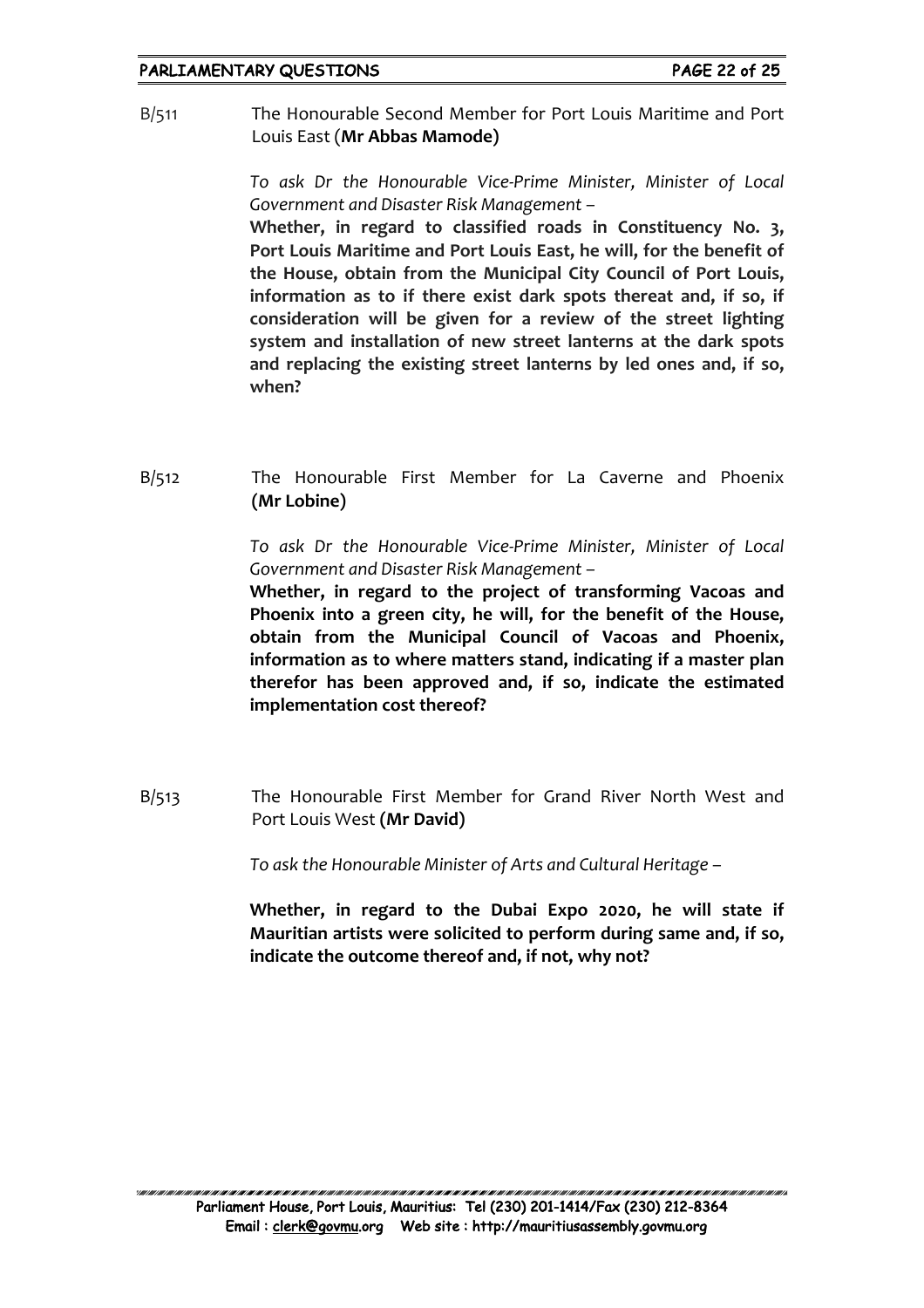B/514 The Honourable Third Member for Beau Bassin and Petite Rivière **(Mr Quirin)**

> *To ask the Honourable Minister of Social Integration, Social Security and National Solidarity –*

> **Whether, in regard to the Recertification of Beneficiaries on the Social Register of Mauritius, she will state the total number of beneficiaries/households for the year 2022, indicating the number thereof (a) having signed their social contract as at to date, indicating the duration and terms and conditions thereof and (b) whose social contract (i) are pending, giving reasons therefor and (ii) have been cancelled?**

B/515 The Honourable First Member for La Caverne and Phoenix **(Mr Lobine)**

> *To ask the Honourable Minister of Environment, Solid Waste Management and Climate Change –*

> **Whether, in regard to the allocation of MUR 790 million for cleaning, embellishment and solid waste management, as announced in the last budget, he will state the (a) quantum thereof used as at to date and (b) list of projects earmarked and completed as at to date within Constituency No. 15, La Caverne and Phoenix?**

B/516 The Honourable Third Member for Grand River North West and Port Louis West **(Mr Armance)**

> *To ask the Honourable Minister of Land Transport and Light Rail, Minister of Foreign Affairs, Regional Integration and International Trade –*

> **Whether, in regard to the acquisition of electric buses, he will, for the benefit of the House, obtain from the National Transport Corporation, information as to when tender was launched therefor indicating the (a) bids received and the names of the successful bidders (b) warranty periods and (c) maintenance plan thereof?**

B/517 The Honourable Fourth Member for Mahebourg and Plaine Magnien **(Mr Richard Duval)**

> *To ask the Honourable Minister of Environment, Solid Waste Management and Climate Change –*

> **Whether, in regard to the Roches-Noires Smart City Project, he will state if the requirement for the issue of an Environment Impact Assessment permit for the construction thereof is being envisaged by his Ministry?**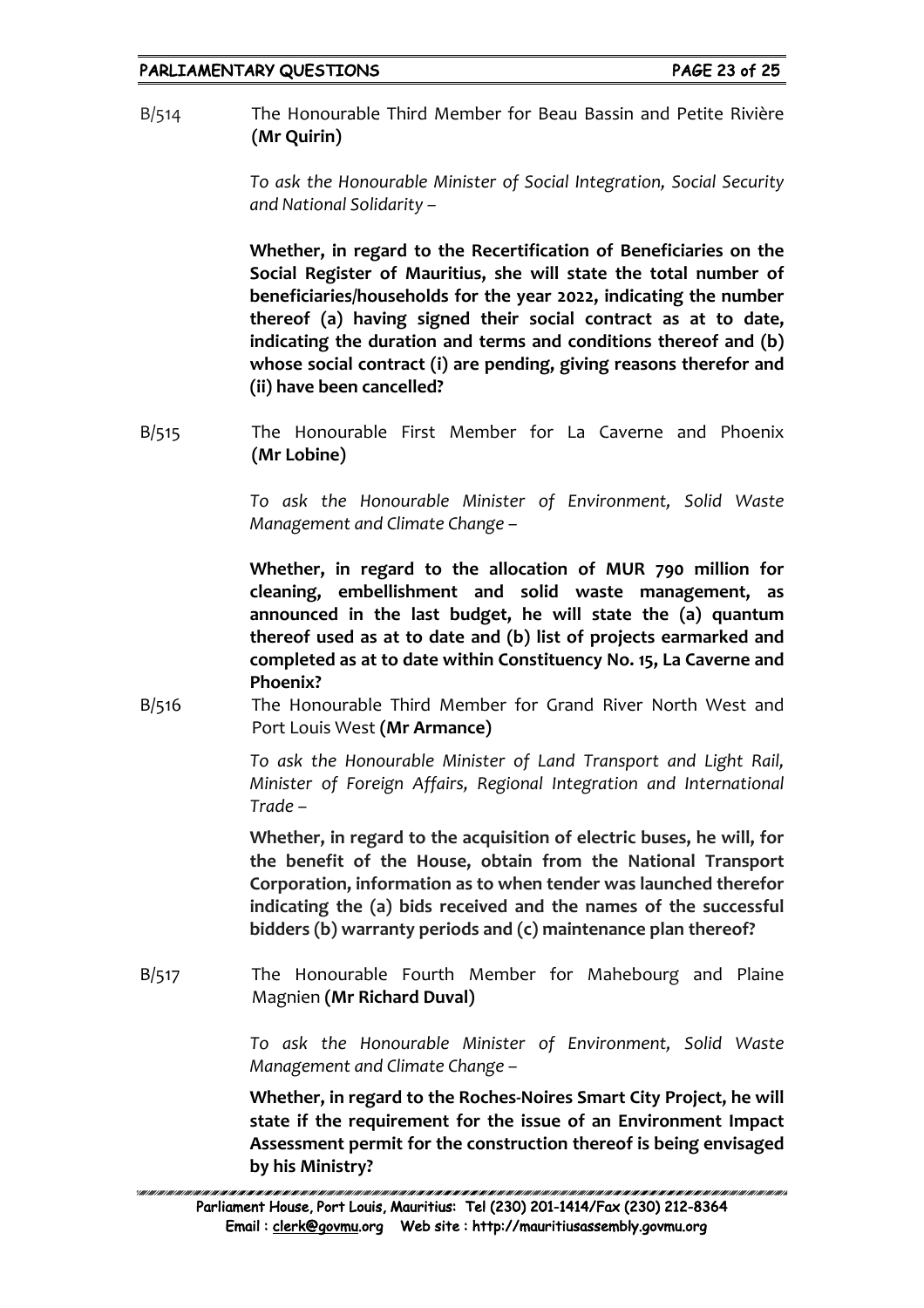#### PARLIAMENTARY QUESTIONS FAGE 24 of 25

B/518 The Honourable First Member for Mahebourg and Plaine Magnien **(Mr Ramful)**

> *To ask the Honourable Minister of Land Transport and Light Rail, Minister of Foreign Affairs, Regional Integration and International Trade –*

> **Whether, in regard to the Comprehensive Economic Cooperation and Partnership Agreement between Mauritius and India which came into force on 01 April 2021, he will state the total value of goods and services exported and imported, respectively, by Mauritius thereunder, giving a breakdown thereof?**

B/519 The Honourable First Member for Grand River North West and Port Louis West **(Mr David)**

*To ask Dr the Honourable Minister of Health and Wellness –*

**Whether, in regard to the COVID-19 wards within the five regional hospitals in mainland Mauritius, he will state (a) the number thereof presently operational and (b) when and why some of them have been closed?**

B/520 The Honourable First Member for Beau Bassin and Petite Rivière **(Mr Bhagwan)**

> *To ask the Honourable Minister of Land Transport and Light Rail, Minister of Foreign Affairs, Regional Integration and International Trade –*

> **Whether, in regard to the relocation of our mission in Kuala Lumpur as reported in the Report 2020-2021 of the Director of Audit, he will state if the relevant parent Ministry had authorised same and, if not, indicate (a) under whose authority same was effected (b) if the High Commissioner had issued a letter to the Malaysian authorities stating that the Government of Mauritius had authorised same and (c) if consideration will be given for the High Commissioner to be requested to step down pending the initiation and conclusion of an inquiry thereinto?**